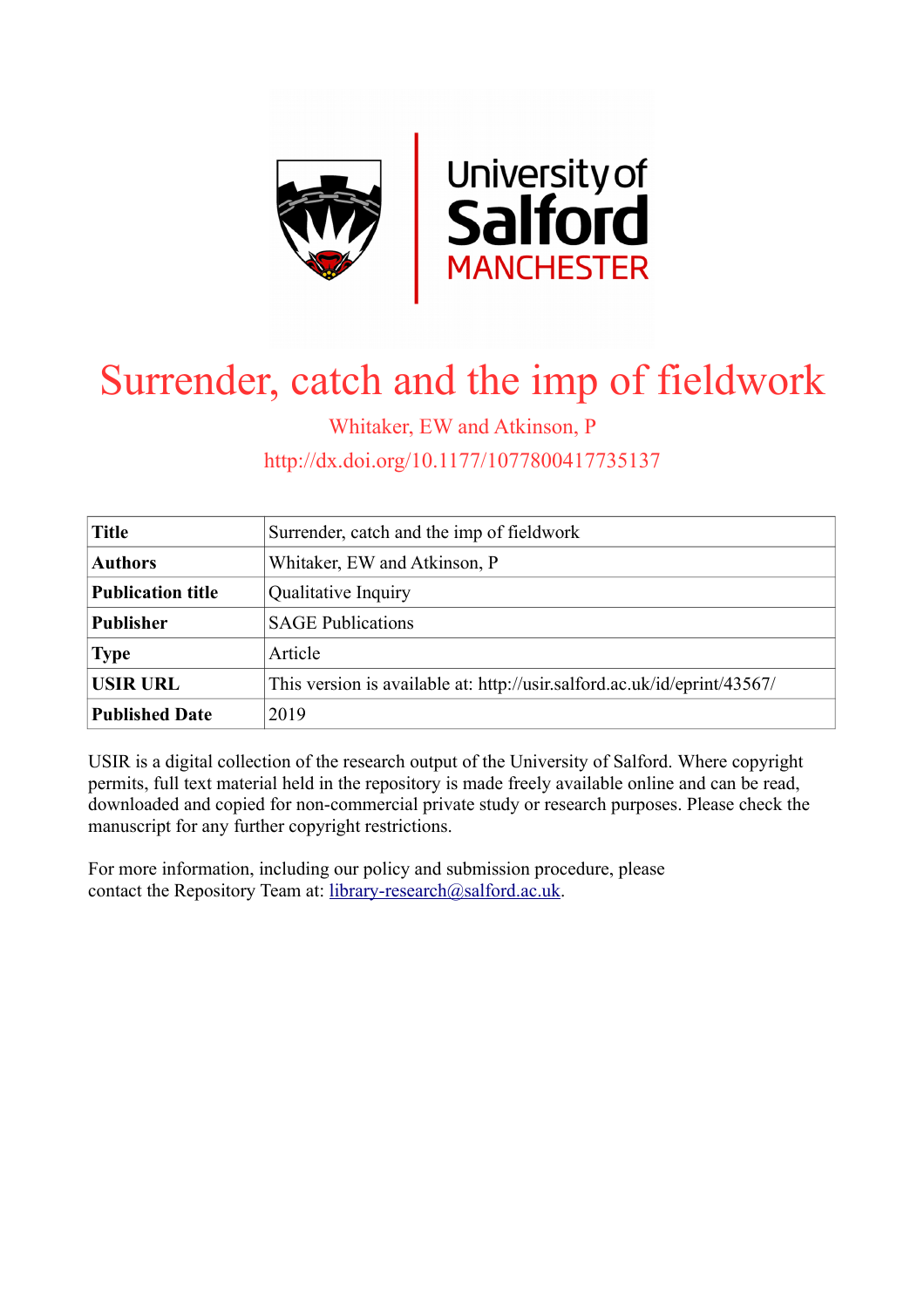## Qualitative Inquiry

### **Surrender, catch and the imp of fieldwork**

| Journal:                      | Qualitative Inquiry                                                                                                                                                                                                                                                                                                                                                                                                                                                                                                                                                                                                                                                                                                                                                                                                                                                                                                                                                                     |
|-------------------------------|-----------------------------------------------------------------------------------------------------------------------------------------------------------------------------------------------------------------------------------------------------------------------------------------------------------------------------------------------------------------------------------------------------------------------------------------------------------------------------------------------------------------------------------------------------------------------------------------------------------------------------------------------------------------------------------------------------------------------------------------------------------------------------------------------------------------------------------------------------------------------------------------------------------------------------------------------------------------------------------------|
| Manuscript ID                 | Draft                                                                                                                                                                                                                                                                                                                                                                                                                                                                                                                                                                                                                                                                                                                                                                                                                                                                                                                                                                                   |
| Manuscript Type:              | Original Article                                                                                                                                                                                                                                                                                                                                                                                                                                                                                                                                                                                                                                                                                                                                                                                                                                                                                                                                                                        |
| Date Submitted by the Author: | n/a                                                                                                                                                                                                                                                                                                                                                                                                                                                                                                                                                                                                                                                                                                                                                                                                                                                                                                                                                                                     |
| Complete List of Authors:     | Whitaker, Emilie; University of Salford, Directorate of Social Sciences<br>Atkinson, Paul; Cardiff University, Sociology                                                                                                                                                                                                                                                                                                                                                                                                                                                                                                                                                                                                                                                                                                                                                                                                                                                                |
| Keywords:                     | Ethnography < Ethnographies < Methodologies, Reflexivity, Kurt Wolff,<br>Photography                                                                                                                                                                                                                                                                                                                                                                                                                                                                                                                                                                                                                                                                                                                                                                                                                                                                                                    |
| Abstract:                     | We build on the work of Kurt Wolff to capture some distinctive aspects of<br>ethnographic fieldwork. Drawing on the sociology of knowledge and<br>phenomenology, Wolff introduced and developed the idea of surrender-<br>and-catch in order to encapsulate the twin processes of engagement and<br>reflection. We extend the idea to incorporate what we call the 'imps' of<br>ethnographic fieldwork. For neither surrender nor catch are themselves<br>predictable or perfectly under the ethnographer's control. While fieldwork is<br>itself unpredictable, there may be many unanticipated 'catches'. Moreover,<br>there is often an ethnographic 'imp' that intrudes itself, questioning the<br>very desirability or good sense of the fieldwork itself. The imps arise<br>unbidden but can pose searching, sometimes unwelcome - though<br>ultimately productive - questions. We illustrate the paper from a brief<br>fieldwork encounter with the world of studio photography. |
|                               |                                                                                                                                                                                                                                                                                                                                                                                                                                                                                                                                                                                                                                                                                                                                                                                                                                                                                                                                                                                         |
|                               |                                                                                                                                                                                                                                                                                                                                                                                                                                                                                                                                                                                                                                                                                                                                                                                                                                                                                                                                                                                         |

Manuscripts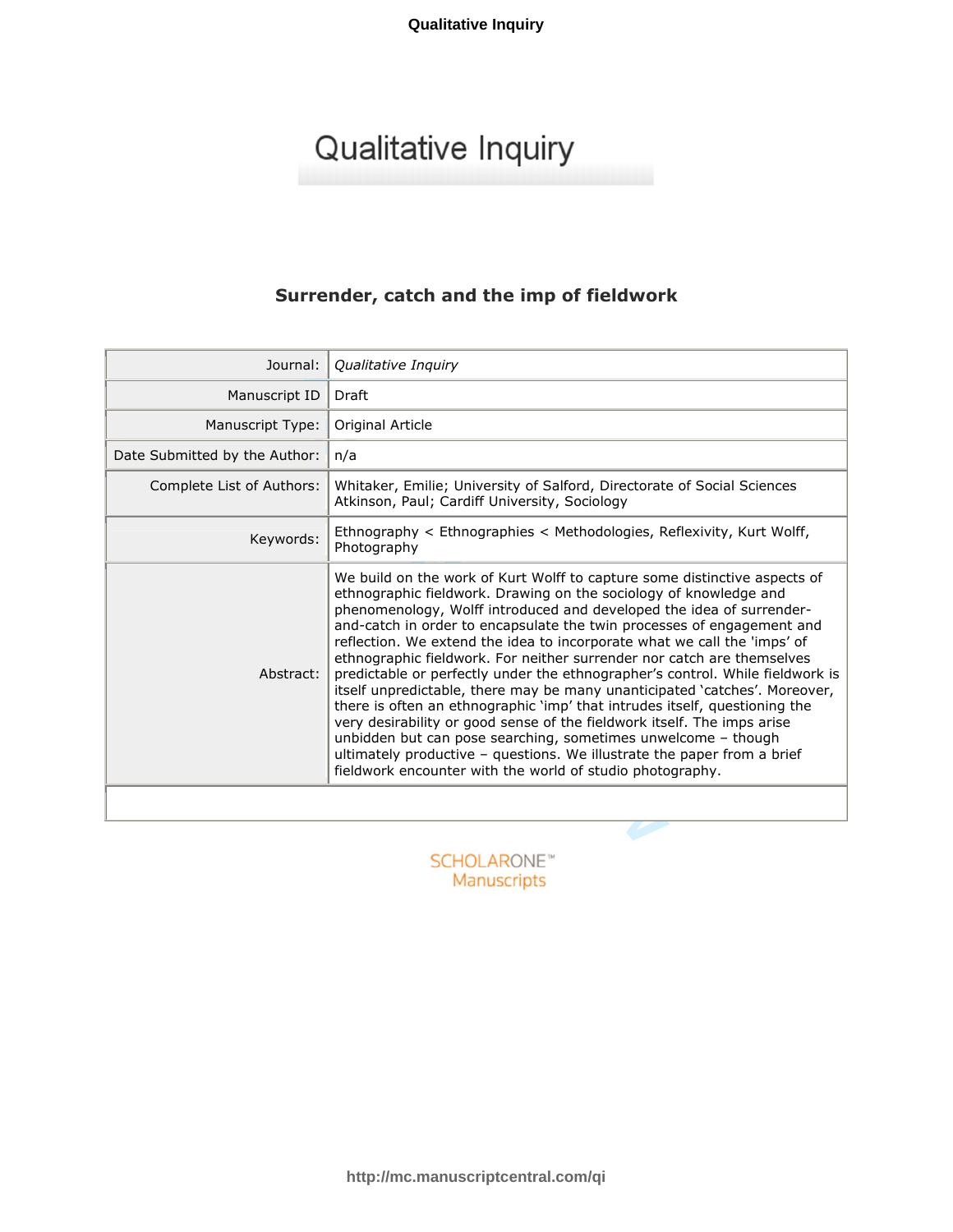**Page 1 of 20**

 $\mathbf{1}$ 

#### **Qualitative Inquiry**

### **Surrender, catch and the imp of fieldwork Emilie Morwenna Whitaker, University of Salford and**

#### **Paul Atkinson, Cardiff University**

#### **Abstract**

dea of surrender-and-catch in order to encapsulate the t<br>flection. While Wolff's ideas were not developed exclus<br>bunded them in his own community study. But he exten<br>virtually any aspect of sociological or phenomenologica<br> We build on the work of Kurt Wolff to capture some distinctive aspects of ethnographic fieldwork. Drawing on the sociology of knowledge and phenomenology, Wolff introduced and developed the idea of surrender-and-catch in order to encapsulate the twin processes of engagement and reflection. While Wolff's ideas were not developed exclusively in relation to ethnography, he grounded them in his own community study. But he extended the general idea to encompass virtually any aspect of sociological or phenomenological analysis. We extend the idea to incorporate what we call the 'imps' of ethnographic fieldwork. For neither surrender nor catch are themselves predictable or perfectly under the ethnographer's control. While fieldwork is itself unpredictable, there may be many unanticipated 'catches'. Moreover, there is often an ethnographic 'imp' that intrudes itself, questioning the very desirability or good sense of the fieldwork itself. The imps arise unbidden but can pose searching, sometimes unwelcome – though ultimately productive – questions. We illustrate the paper from a brief fieldwork encounter with the world of studio photography.

#### **Introduction: surrender-and-catch**

There are many ways to capture and summarise the tensions - personal and academic – of ethnographic fieldwork. Likewise, there are many ways of reflecting on the emotional and intellectual experiences of ethnographic fieldwork. For key discussions of the general issues see: Coffey (1999); Watson (1999); Wengle (1988); Young and Goulet (1994) All treatments are in fundamental agreement: the conduct of fieldwork and the iterative process of analysis call for a reflective practitioner, who can simultaneously engage with her or his chosen field and develop an analytic perspective. Fieldwork and analytic reflection demand a characteristic kind of ethnographic imagination. The ethnographer's intellectual, personal and even existential selves are implicated (Atkinson 2014). The emotions of a fieldwork experience can be as significant as conceptual development. The outcomes of ethnographic fieldwork are unpredictable, as are the personal consequences. Ethnographic fieldwork can have a transformative effect on the researcher. For many, such personal consequences are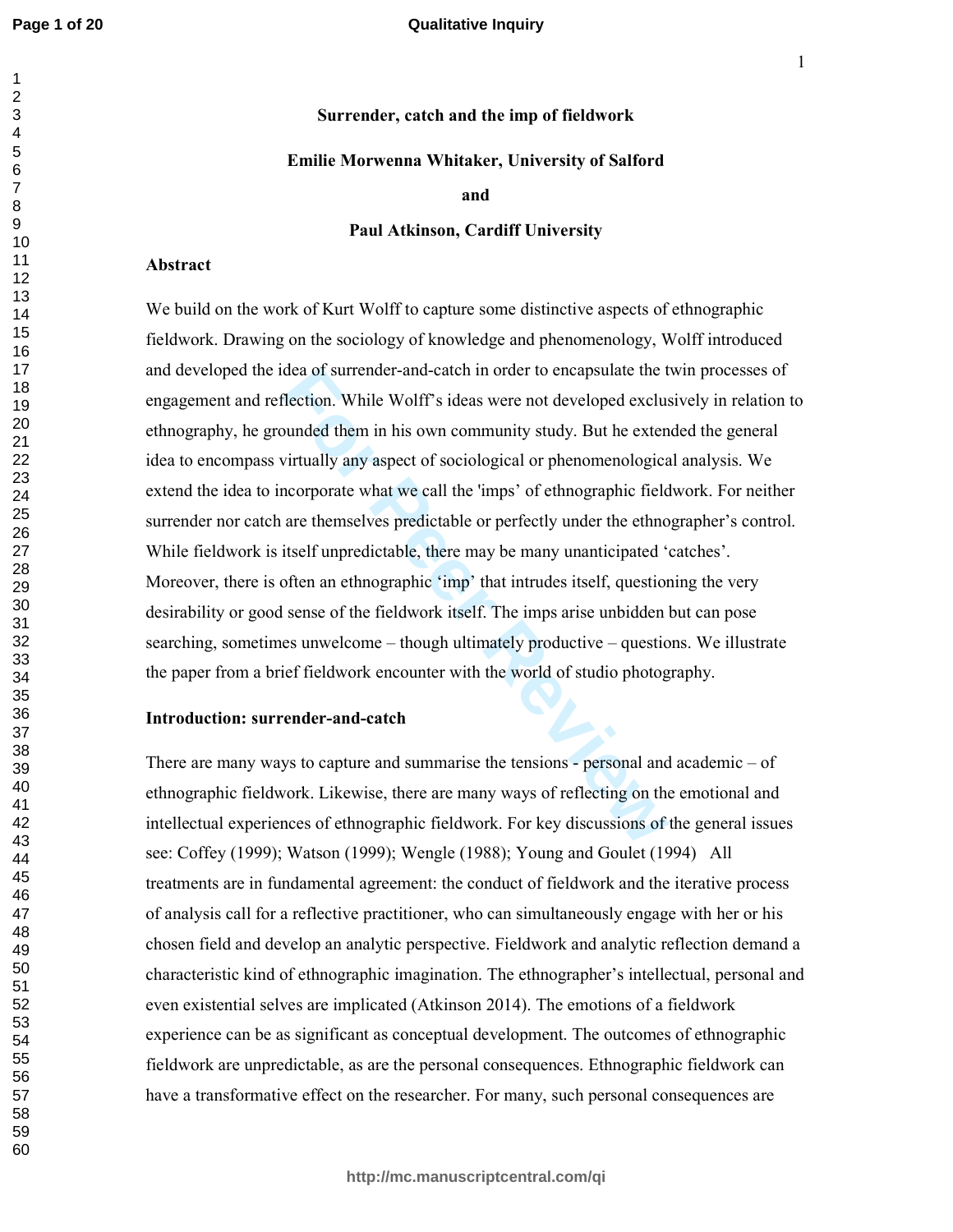unintended, deriving from unforeseen and unforeseeable encounters in the field and their personal impact. For some the personal transformations are intended: a number of ethnographers have deliberately sought out process of conversion or socialisation in the interests of anthropological or sociological understanding. Examples of such conversion experiences include: Carr (2015); Hagedorn (2001).

**Follow Experience during a community study 4**), although he acknowledges that the explication of his oma and the publications that flowed immediately from ddwork experience at Loma, Wolff documents a frustra ailed to capt We do not seek to review all of those aspects of fieldwork here. Rather, we adopt one perspective in order to illuminate a key aspect of the fieldwork enterprise. We deploy the idea of surrender-and-catch, developed and expanded upon by Kurt Wolff (1976). He derives the idea in part from his own fieldwork experience during a community study of 'Loma', New Mexico (Wolff 1964), although he acknowledges that the explication of his approach postdates his work at Loma and the publications that flowed immediately from it. Indeed, on reflecting on his fieldwork experience at Loma, Wolff documents a frustration with himself – that his fieldnotes failed to capture the embodied, aesthetic and poetic contours of the field and his relationship to it (Wolff, 1976). His subsequent work, with its emotion-laden, selfanalytic insight, and its philosophising and poetic quality espouses and exposes the phenomenology he deemed 'surrender and catch.' Thus, in Wolff's hands, surrender-andcatch is spun into an idea that extends much further than the narrow confines of ethnographic fieldwork.

#### **On surrender**

On surrender, Wolff writes, 'to surrender means to take as fully, to meet as immediately as possible whatever the occasion may be. It means not to select, not to believe that one can know quickly what one's experience means, hence what is understood and acted on' (Wolff, 1976: 20). He refers to surrender as a form of 'cognitive love' both embracing and apprehending the experience of the field as an ethical, aesthetic and embodied encounter. Five core features are implicated in this surrender:

1. Total involvement, the differentiation between subject, object and act disappears

2. The suspension of received notions – existing categories, theories and concepts are suspended, put into abeyance – neither denied nor affirmed.

3. The pertinence of everything –awareness, alertness, presence and attunement to the phenomenon.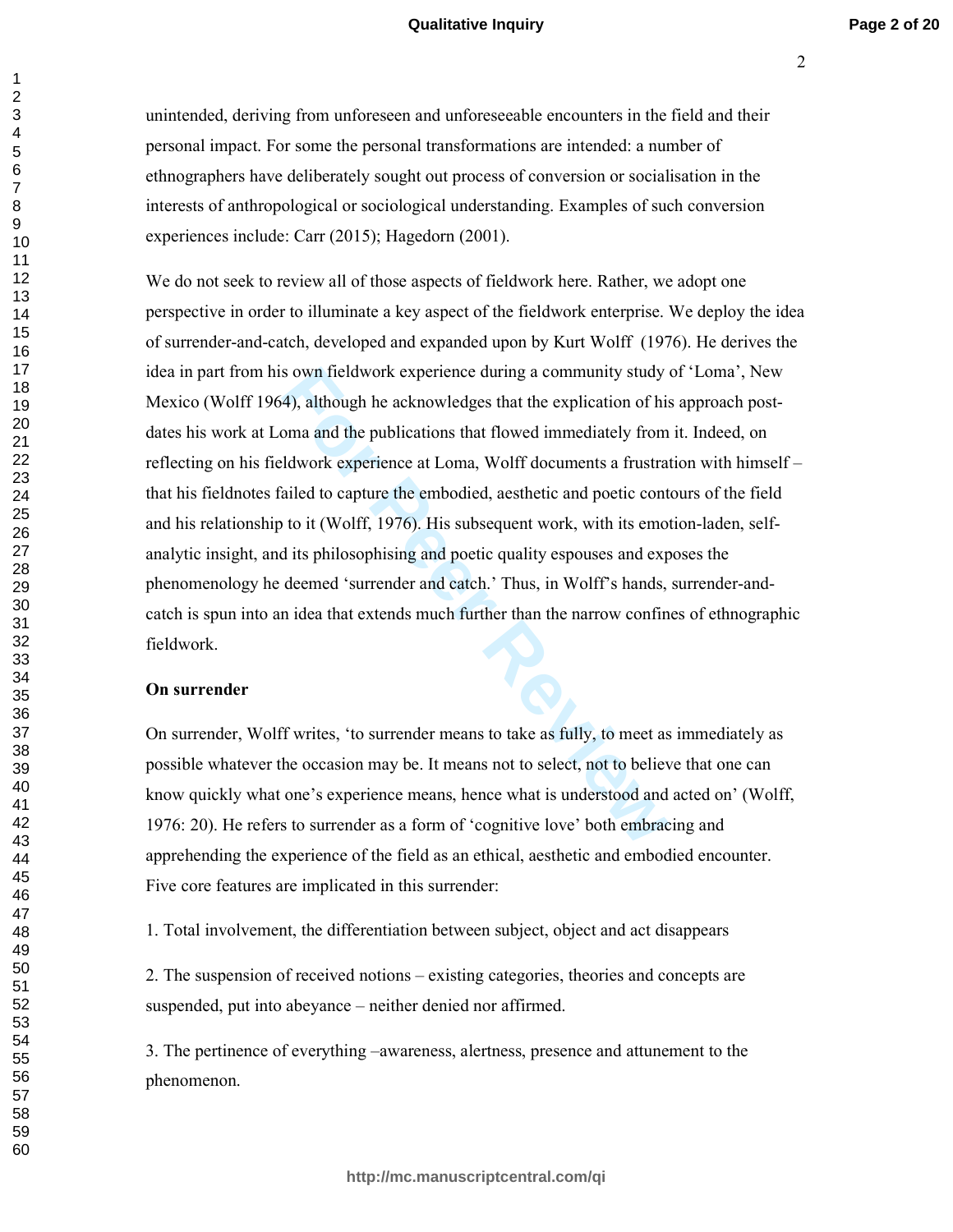$\mathbf{1}$ 

#### **Qualitative Inquiry**

4. Identification – not 'with' individuals, but with the act of surrendering, its occasion, moment, objects and subjects. In the catch this identification necessarily wanes in order to understand, conceive and tell others about the learning gained.

5. The risk of being hurt – not only in the experience of surrendering, but acting on, creating and espousing the catch.

 On first reading, concepts like 'cognitive love' may strike us as unduly Romantic, but Wolff is drawing attention to a myriad ways of knowing which are dependent upon a sensibility of active surrender. His written form and works attest to the ties he conjures between aesthetic, embodied and experiential knowing as forms of 'cognitive love'. For cognitive love is understood as openness to knowledge, a love for knowledge and its quest. Wolff does not constrain himself, unlike other phenomenologists discussed below, with a purely 'rational', disembodied, ahistorical and asensorial form of knowing. For Wolff, the mess and miracle of the field are only encountered by the fullness of surrendering.

riential knowing as forms of 'cognitive love'. For cogniness to knowledge, a love for knowledge and its quest.<br>
inlike other phenomenologists discussed below, with a prical and asensorial form of knowing. For Wolff, the m<br> Wolff's notion of surrender-and-catch is attractive. The imagery of surrender implies an unconditional commitment to the field or object of our inquiry. It calls for personal exposure; it leads to risky and precarious identities. Surrender means that a chosen field of experience enfolds us, as we embrace it. That is not merely a prerequisite or a preliminary to real research and analysis. It *is* the creative research process, or at least it is a moment of it. In terms of traditional fieldwork, our participant observation means that we participate wholeheartedly. It is at once a personal, even existential, commitment and an intellectual one. Surrender means that we launch ourselves into unanticipated events and towards as yet unknown others. In the act of surrender we necessarily suspend our taken-for-granted, common-sense ideas, in order to recapture a renewed understanding of a social world about us.

Wolff's formulation owes much to the phenomenologists. But it also adds something. Social phenomenologists like Alfred Schütz (1964) also emphasised the need to approach a given social domain as a 'stranger'. The process of estrangement implied the suspension or bracketing of everyday assumptions, of our 'thinking as usual'. This *epoché* means that while our own common-sense is bracketed out, we can treat common-sense, practical knowledge as a topic of inquiry. But there is a profound difference in the two formulations. The implied social researcher in Schultz's version remains at a cognitive level. He or she may find the process discomfiting, but that always seems to be a loss of intellectual poise. The

**http://mc.manuscriptcentral.com/qi**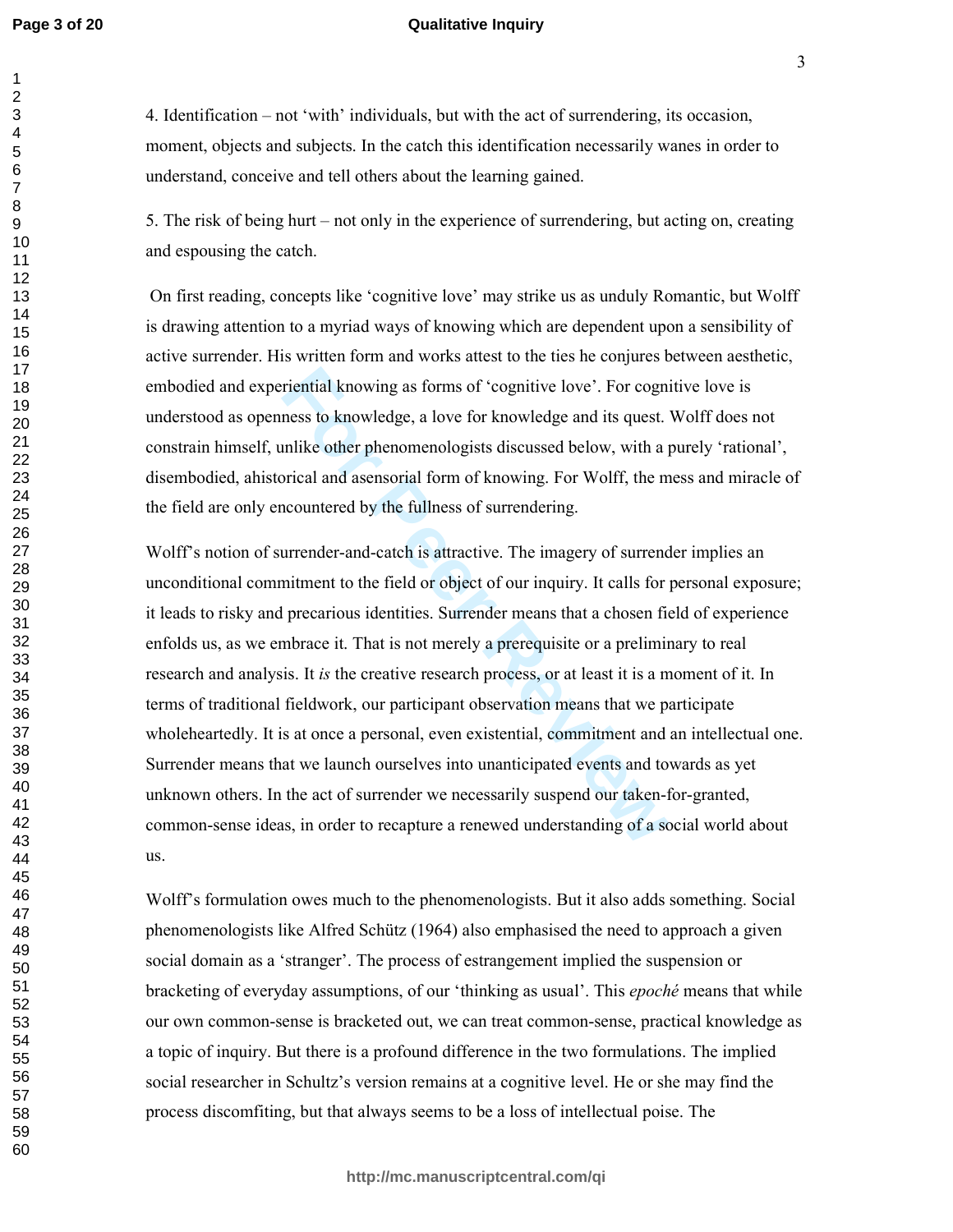phenomenologist who brackets her or his own cultural categories is at a loss, until the new field of experience is grasped through the intersubjective engagement with the host community. Ethnographic surrender is totally different from the detached, wry and ironic observations of the flâneur/se (Tester 1994; Elkin 2016). The flâneur can never surrender, except perhaps to her or his *own* self-absorption. In observing the passing scene, the flâneur ultimately celebrates her-or himself, in a self-congratulatory display of cultivated indifference. However apt may be the flâneur as a model or metaphor for urban observation, and for the observant navigation of a given social scene, the flâneur remains fundamentally untouched, unmoved. S/he always withholds rather than engaging with any given social domain. Wolff's researcher is a more existential explorer. It is not merely the loss of common sense that marks or initiates the process of surrender. It is closer to being a loss of self. It certainly can imply a loss of control. It is an affective as much as a cognitive exploration.

**Example 1** is a more existential explorer. It is not merely marks or initiates the process of surrender. It is closer to imply a loss of control. It is an affective as much as a  $\alpha$  much as a  $\alpha$  much as a  $\alpha$  much as As Wolff (1976) himself acknowledges, 'surrender' can seem to imply what used to be called 'going native'. That is the loss of analytic distance, and the loss of anthropological or sociological perspective. But it is clear that such a form of surrender is not intended, and it is not in that sense that we employ the term here. Wolff helpfully draws a distinction between overwhelming and unexpected 'surrender' and the work of a sensibility which he deems, 'surrender-*to*'. This is the frame within which we operate here. In surrender-*to*, metaphysical submission becomes disciplined and transformed into methodology. Of the epistemological sensibility of surrender-*to*, Wolff (1976:26 his emphasis,) writes, 'I can try to surrender *to* something or somebody. To surrender-*to* is to concentrate, to dedicate or devote oneself, to pay utmost attention'. Thus, cognitive love can be a willed love, a worked-at and crafted sensibility.

Surrender-*to* implies something different from and more than simply the intellectual suspension of the ethnographer's own preconceptions and taken-for-granted categories of knowledge. We think it means something more akin to an appreciation – in the fullest possible way – that for the participants, the here-and-now of their everyday activity is the paramount reality. It means, therefore, an engagement – however temporally bounded – in the work of making that reality happen. It means experiencing that when we observe a social scene, *nothing else can matter so much at that time*. It means an openness to one's fellow women and men that encompasses, to the full, the spirit of *empathy*.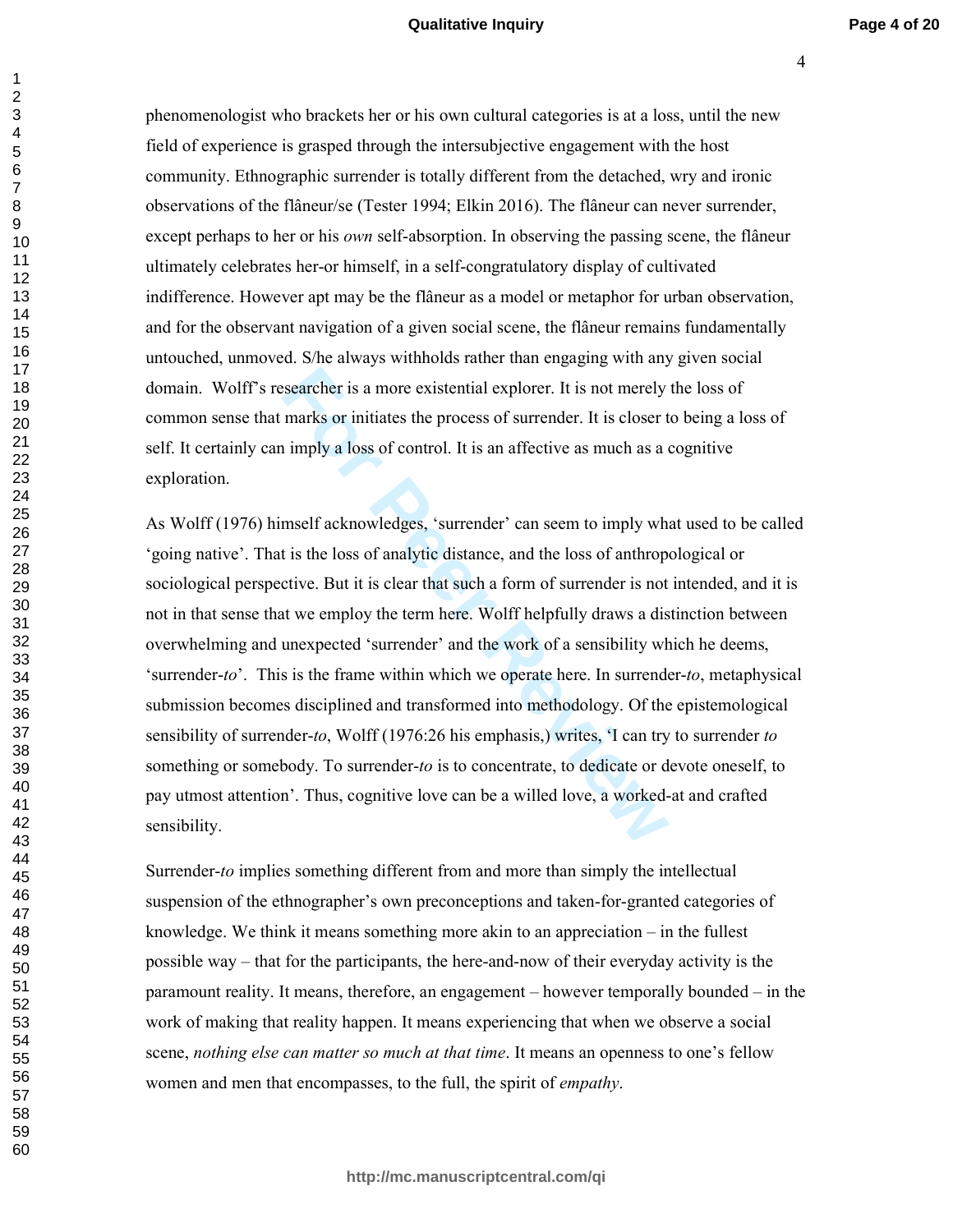#### **The Catch**

If surrender means an impulsive and creative imagination, then catch implies the rational and reflective or analytic capture of experience, of knowledge gained, of theorised understanding. The catch is a deliberate metaphor – the net which on surfacing brings together intricate glimpses, moments, ideas, and revelations. The catch is not simply the 'outputs' of research – monographs and papers - but can include moments of clarification, the creation of a question, the production of what Coles and Thomson (2015) call 'in-between writing'- harried notes, sketches, descriptions. Indeed, this paper is itself testament to the varied forms the catch may take.

social psychology, surrender is a commitment of the intive of the socialised Me (Mead 1934; Atkinson and Hc g, including self-awareness, derives from the internal d hey are not separate entities. They are aspects or moment In terms of Mead's social psychology, surrender is a commitment of the impulsive I, while catch is the prerogative of the socialised Me (Mead 1934; Atkinson and Housley 2003). For Mead, understanding, including self-awareness, derives from the internal dialogue between the I and the Me. They are not separate entities. They are aspects or moments of the generic process of engagement with the world and our fellow social actors, through which selfconsciousness emerges. In the same way, surrender and catch are not separate phases of inquiry, or methodologically distinct moves. They are dual aspects of a process of engagement and reflection. The social explorer surrenders to a social world, to fellow women and men, while the catch is an emergent process of reflection (often itself tacit) that is a necessary moment in any such encounter or activity.

Wolff is clear on the epistemological relationship between surrender, catch and the social researcher, writing that man is a 'mixed phenomenon' there is no 'escape' from the social. Rather, that in the act of surrender, the reasoning generated is situated and contextual – specified not ahistorical. Surrender is a serial condition. There are multiple, co-existing and overlapping social worlds. Surrender to the paramount reality of one may be complemented by surrender to a parallel, contrasting social reality. Consequently there may be a palimpsest of surrendered-to social worlds. On the 'world' of surrender, Wolff writes (1976:169), 'our worlds, including their boundaries, thus our modes of being, are called into question.' This is the world of commitment, of suspending received notions, of the pertinence of everything and it may well be a disorienting as well as illuminating experience. In moving between the 'world of suspension' (surrender) and the everyday world of the catch, the ethnographer is 'thrown back upon oneself' demanding the reflexive quality we display here. As Wolff describes (1976: 170) it is the movement between these 'worlds' which provides the liminal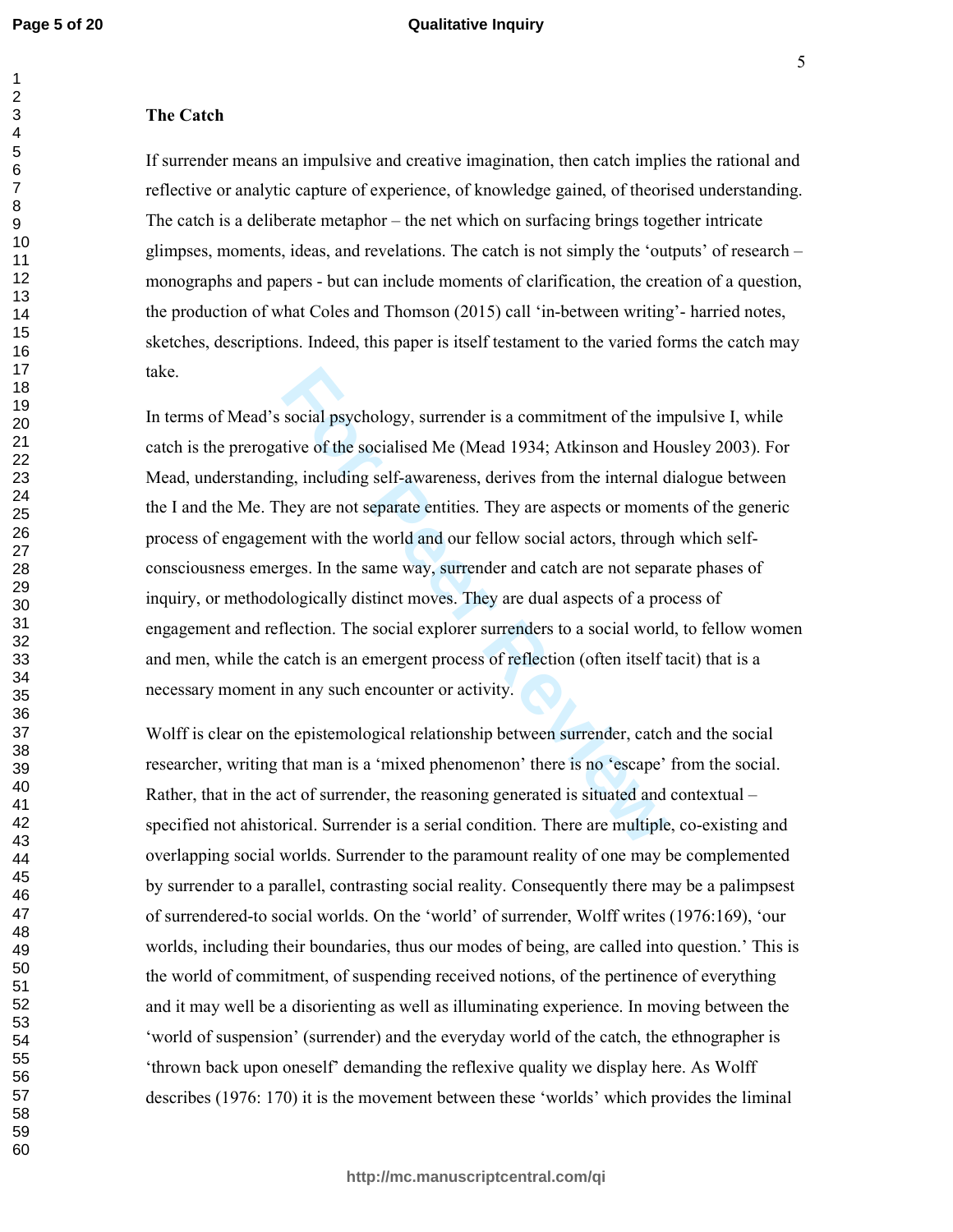sense of being lost in transit, of having to begin again as we oscillate between encounter, reflection and analysis. We think it is this existential space which gives rise to the Janus-like quality of the Imp.

#### **Surrender and the imp of fieldwork**

There remains, however, the open question: Is surrender ever total? Irrespective of whether – for the moment – we regard surrender as normatively desirable, is it ever achieved with the engagement and commitment that surrender implies? There is often a form of resistance that comes between the self and the field, such that surrender is partial or interrupted. We identify a distinctive interruption of the inner dialogue between the impulsive I and the reflective Me, between the moment of surrender and the process of catch. That interruption we identify as the Imp of fieldwork. (We are grateful to Anna Lisa Tota: a comment of hers prompted these reflections.) The Imp means that surrender is, in many cases, only provisional. It is not the equivalent of the analytic, reflective 'catch' of Wolff's formulation. But it can have impact directly on both the fieldwork itself and the process of analytic reflection.

ption of the inner dialogue between the impulsive I and<br>the of surrender and the process of catch. That interruptic<br>k. (We are grateful to Anna Lisa Tota: a comment of he<br>pp means that surrender is, in many cases, only pro Many fieldworkers will recognise the Imp, or something like it. It is a voice that interrupts both surrender and catch, as it impertinently questions and undermines the very enterprise. The Imp voices occasional resistance and continuing scepticism. The Imp interrogates us even in the process of immersion and surrender. It prompts us: Why are you doing this? It is that small voice of grudging common sense. Why, after all, are we – in one case a retired professor – putting ourselves through the exacting regime of fieldwork, or even of learning new skills or concepts? Why are we not safely in our own office or study at home? Would life not be simpler were we to content ourselves with yet another exegesis of a dead white male 'theorist'? Those are the kinds of things the Imp drops into our inner ear. But as we shall see, the Imp is capable of more than intellectual resistance. It can encourage us to confront our motives and our commitments – personal and intellectual – in the field.

The Imp, after all, arises directly from precisely those personal and existential commitments that make fieldwork possible – and rewarding – in the first place. The Imp owes its existence and its force because we make certain kinds of commitment. We voluntarily place ourselves in a position of vulnerability and potential unease. Our presence in the field is always conditional, however unconditionally we commit ourselves to its realities.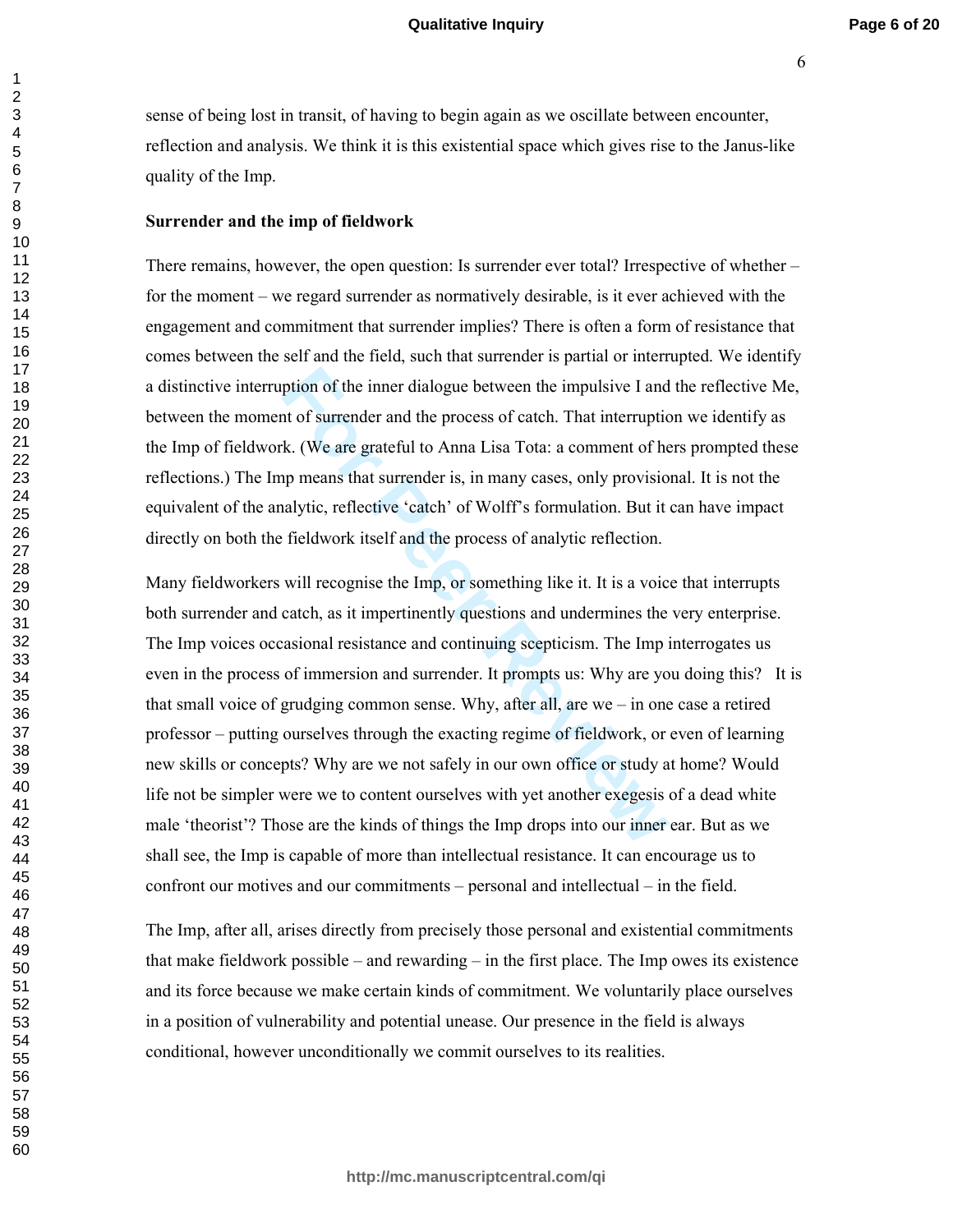We shall develop these comments through a concrete fieldwork exemplar. We illustrate the topic from a brief foray into the world of photography – particularly art-nude studio photography. It will display some of the contingencies of surrender-and-catch, while the Imp of fieldwork simultaneously makes problematic and productive the ethnographic process.

#### **Photography and surrender**

dological as well as substantive exercises. They all invertially, in activities that he had never undertaken previous ography is premised upon its reflexivity: to 'know' the ersmithing is to surrender to the practice and t Paul has taken classes in glassblowing, woodworking, silversmithing and life-drawing (Atkinson 2013a). As well as their intrinsic interest as examples of skilled activity, they also bring together the ethnography of craft and the craft of ethnography (Atkinson 2013b). They are therefore methodological as well as substantive exercises. They all involve the researcher learning embodied skills, in activities that he had never undertaken previously. Embodied and practice-based ethnography is premised upon its reflexivity: to 'know' the phenomenon of life-drawing or silversmithing is to surrender to the practice and to catch the knowledgeable and embodied doing. There is a close relationship between knowledge, technique, the body and the culture of those engaged in practices of doing, making and creating (Atkinson 2014). In exploring these creative practices we must attend to the centrality of the body as a source of knowing – a sensory, tacit and embodied form of knowledge which can only be attained by doing. We 'know' through the senses (Strati, 1999), we *are* bodies (Merleau-Ponty, 2002). Feeling, corporeality, aesthetic categorisation and experience are to the phenomenologist, and to Wolff, not the 'object' of one's attention, but the instruments, the ways of seeing that attention.

Having undertaken an intensive four-day course in life-drawing, Paul wanted to try nude artphotography in a studio, an aspect of photography he had never tried before. The four-day course he embarked on with a professional tutor ('Stefan') had several components: a day relearning the elements of the digital camera, a day of outdoor photography, a day learning the basics of post-production, and a day in the studio with a professional model. Here we do not attempt to do full justice to the overall learning experience, and we focus on the studio session. The session is described through extracts from Paul's fieldnotes.

It was an attempt to study and learn photography *per se*. In other words, it is informed by a phenomenological commitment to examining the phenomenon itself. It follows the phenomenological and ethnomethodological critique that too many sociological studies lose the phenomenon, because they want to look behind, through or beyond the phenomenon itself in search of something 'social' (Garfinkel and Sacks 1970; Lynch 1993). Here we treat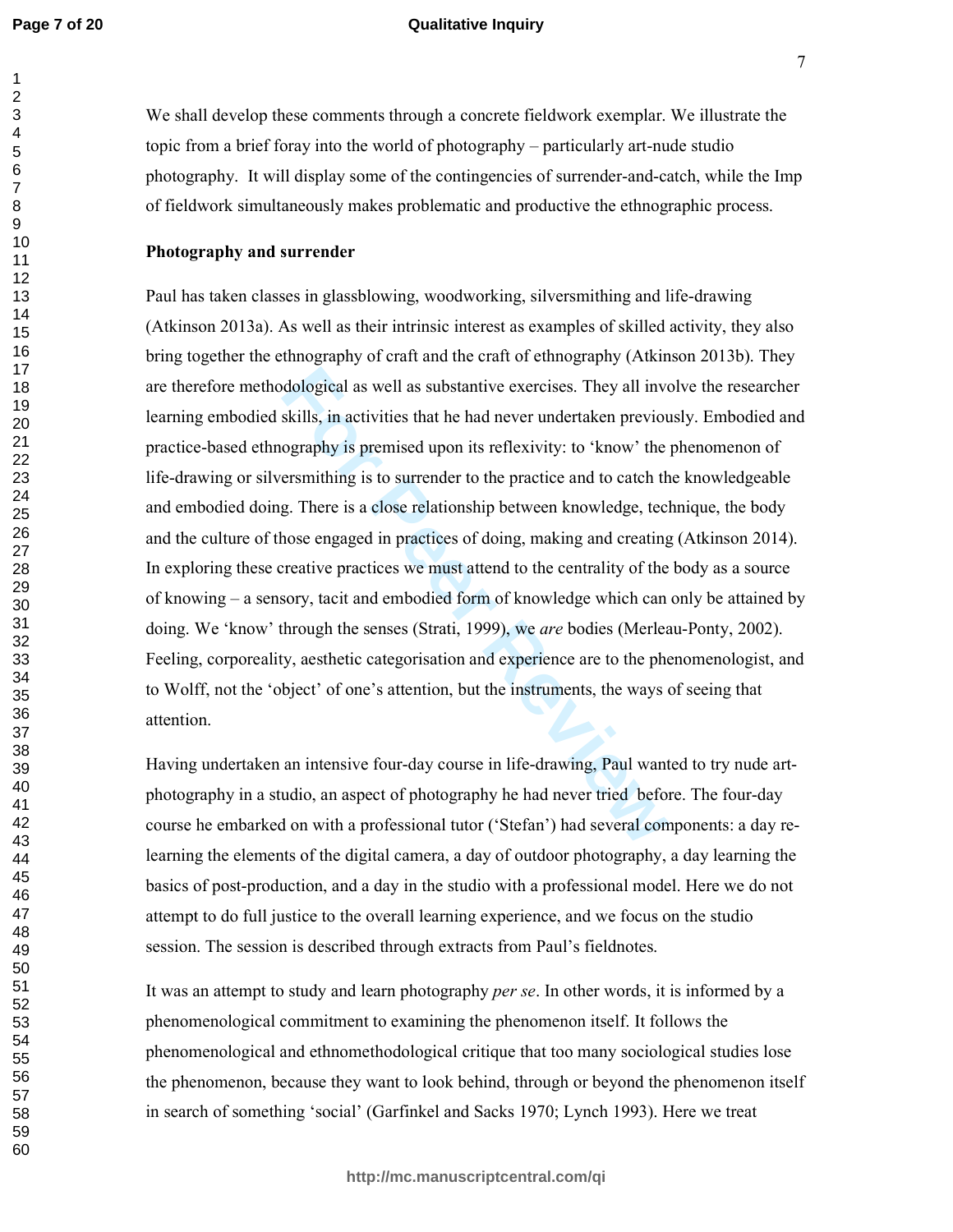**For Peryday sense that, for the time being, it is engrossing everyday sense that, for the time being, it is engrossing ity of photography must define the primary reality of the cape photograph, capture a candid portrait,** photography as a topic in its own right. It is not primarily a research resource, as a means of data-collection, nor is it a resource whereby to study something other than itself (race, class, gender, poverty). This approach requires a commitment to the activity itself. It thus calls for Wolff's surrender. Equally Wolff's argument that the field of vision both expands (the pertinence of everything) and retracts (abeyance of received notions) speaks to the simultaneity of epistemic practices when encountered directly – in this case of the photographer, photographic practices, and the ethnographer. This is important as otherwise one would become preoccupied with one's own position in the field, rather than focusing on learning and practising practical technique. It calls for something like surrender, a thorough commitment in the everyday sense that, for the time being, it is engrossing. In the street or in the studio, the activity of photography must define the primary reality of the action. One cannot take a landscape photograph, capture a candid portrait, or take photographs in the studio in an offhand manner. It calls for care, concentration and commitment to the momentby-moment action. One may not be able to equal the 'definitive moment' of the classic, iconic photograph, but failing to work with serious intent will result in more-or-less random snaps rather than purposeful photographs. The intentionality of the act demands focused attention (see Eberle, 2017 for a parallel essay on the phenomenology of photography itself). As we have already noted, when embracing surrender-*to*, attention goes beyond purely observational, analytical and 'rational' knowledge, and is open to affective, aesthetic and embodied forms of knowing.

Consequently, this is an approach to photography that examines some of the 'whatness' that makes photography a concrete activity. It is grounded in the technology of photography itself (backgrounds, lights, cameras), and the interpersonal encounter that makes a series of photographs possible. It also derives directly from the processes of learning and applying technical, embodied technique (Mauss 2006, 2007). If one is to learn technique – whatever the specific skill or craft – then full attention and concentration are called for. Surrender to the encounter and the social world it reflects means that one must be committed and open to learning the craft, embodying the skills, and applying the knowledge. Like the rehearsal studio (Atkinson 2006), the photographic studio is an intensely focused space. For the duration, it is an enclosed space that physically and phenomenologically commands complete involvement. So surrender in and to the studio is imperative. For the duration of the session what 'matters' is what occurs between the participants, the techniques, the lights, the camera,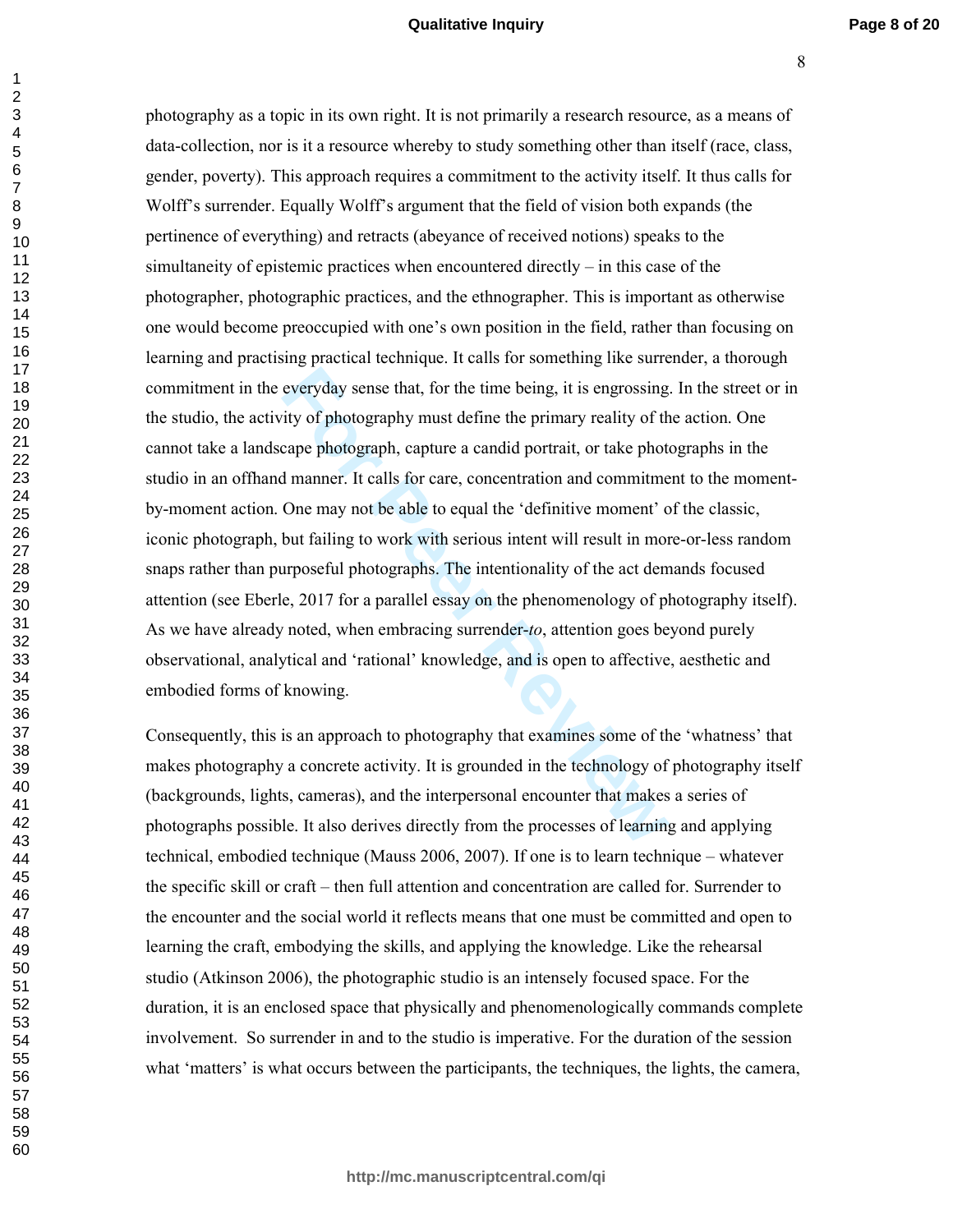#### **Qualitative Inquiry**

and the images that emerge. Surrender, in Wolff's sense is therefore a necessary orientation to the situation.

#### **Fieldwork**

tration and embodied commitment. One cannot hope to ting; half-hearted participation will not yield the sort of that is sought. At the end of each day he dictated a detail typically yield several thousand words. These coul The fieldwork in this setting, as in the other craft settings studied, follows a pattern. First, Paul, as fieldworker, participates in a class, as a learner. Some such classes involve small groups of learners, while others – including the photography sessions – involve one-to-one tuition. Participation is complete. During the classes, Paul is totally absorbed in trying to learn the new techniques, and to achieve an appropriate level of practical competence. This implies full concentration and embodied commitment. One cannot hope to learn if such commitment is lacking; half-hearted participation will not yield the sort of cognitive and embodied learning that is sought. At the end of each day he dictated a detailed text. Each day's lesson would typically yield several thousand words. These could, of course, be classed as 'fieldnotes', but they go beyond the style even of detailed, processed notes. They incorporate reflections on the fieldwork itself and on emergent analytic themes. They are, therefore, best thought of as intertexts, or 'inbetween-texts' (Coles and Thomson 2016) in that they mediate between the 'field' and the 'analysis'. They are liminal, looking back to the concrete work of embodied learning, and projecting forward aspects of analytic reflection. In that sense, therefore, those inter-texts inscribe the twin aspects of surrender and catch. They document the embodied, aesthetic and practical engagement with the field (surrender), while incorporating the attempt to reflect, sometimes critically, on the fieldwork and its implications. Between the concrete and the reflective is found the space of the Imp. That is, a third voice that intrudes, unbidden, to confront the ethnographer in the very process of conducting the fieldwork, contributing to the complexities of methodological and analytic reflection. Like grit in the oyster, the Imp challenges us to justify to ourselves how and why we are conducting our fieldwork. It can mediate between the I of the fieldwork and the Me of reflective analysis. The series of successive learning exercises, and their documentation, is primarily a methodological exercise. It is a sustained attempt to engage with an embodied, phenomenological analysis of practical pedagogy and embodied learning. Learning as a novice can help to render visible otherwise tacit knowledge and skills. The enterprise is, therefore, intended as a contribution to the ethnography of knowing and to our understanding of the ethnographic enterprise (Atkinson and Morriss, 2017).

#### **Surrendering-to aesthetic knowing**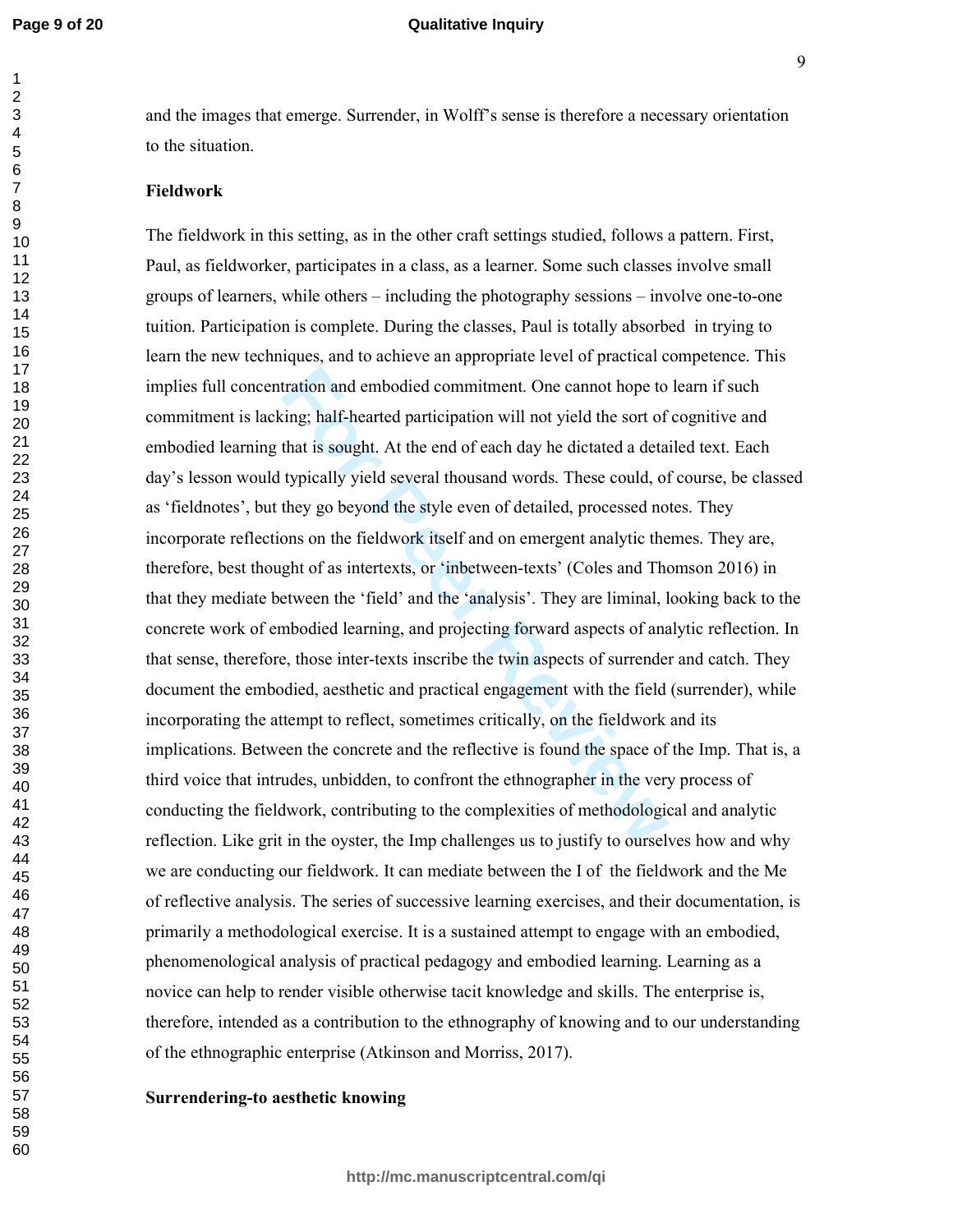This is not only Paul's first attempt at art nude photography. It is also his first experience with studio lighting since he used old-fashioned photoflood lamps in aluminium reflectors fifty years previously. So he has to be instructed in that basic technique.

ays I shan't need it. And in the event, we both use the c<br>ack, I wonder if I would have had a very different appro<br>I I used the camera mounted on a tripod. It would have :<br>s. One can but speculate that it might have change Stefan explains that we shall be using flash – which gives an instantaneous, powerful burst of light. I have certainly never used studio flash before. It will be interesting. It will also help me, as it overcomes camera-shake – a problem that has become more obvious as I get older. I had thought that at least some of today's work might be using the camera on a tripod. I point out to Stefan that I have brought the cable-release for my camera. But he says I shan't need it. And in the event, we both use the cameras handheld. Looking back, I wonder if I would have had a very different approach to the photography had I used the camera mounted on a tripod. It would have slowed down the entire process. One can but speculate that it might have changed not only how I took the photographs, but it might also have slowed down the model. She – as I shall describe later – tended to move a great deal, almost dancing. So that none of us spent enough time thinking about the relationship between her body and the light. Perhaps too I was thinking of my old Rolleiflex, and hankering after work with a Hasselblad, with a 1960s self-perception (David Bailey or Terence Donovan?) to go with it.

As the session progresses, speed and control take on more significance. Paul and Stefan discussed taking high-key and low-key photographs. High-key refers to photographs where the background is white and the model is brightly lit; low-key pictures have dark or black backgrounds, and the model is only marginally illuminated. He had succeeded as a student in taking some high-key portraits and was hoping to achieve something good in low-key too. It lends itself to a more abstract approach to the body – the light spilling onto shoulders, breasts or hips, the face lit from behind or from the side. It is a minimalist emphasis on light and form.

The arrival of the model creates a greater sense of urgency to the proceedings: one cannot go on talking *about* cameras, lights and technique. The imperative to put some of it into action becomes more pressing. She has a professional name ('Belle'). She is dark with long straight hair, wearing spectacles. Her skin is pale. She is about 5'9" tall. Naked, she is slender, with a particularly small waist. Paul attempts to maintain the everyday courtesy of civil inattention to her nakedness when not photographing her, or when she is undressing.. The nakedness of the model is taken for granted, becoming a seen but unremarked-upon feature of the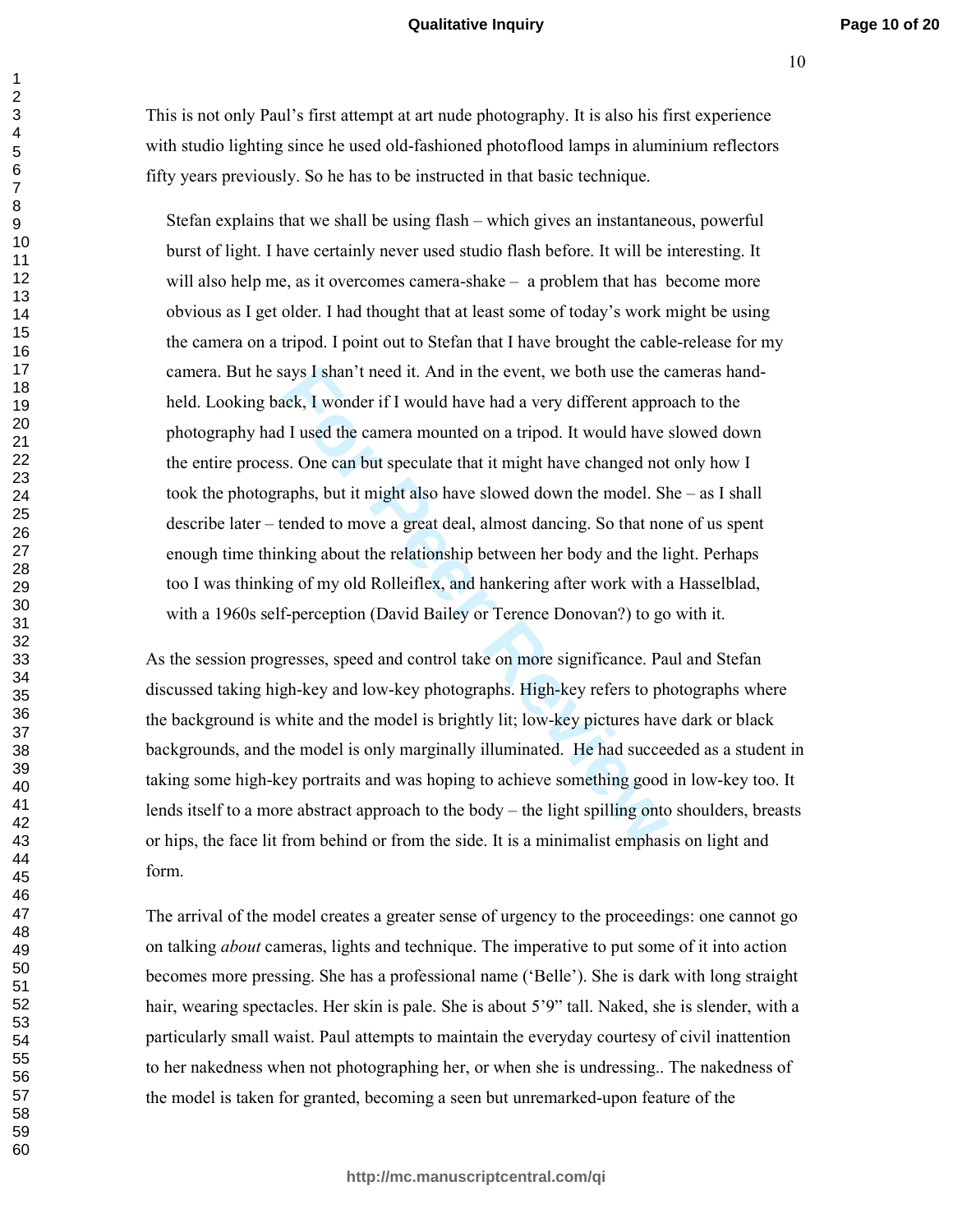#### **Qualitative Inquiry**

encounter. Everyday prurient interest in the unclothed body (irrespective of gender) is so often secondary to the demands of crafting an image. The personal body is translated into a different array of preoccupations.. In the photographic studio, the camera takes the 'likeness', but similar issues of seeing and image-making are there – the play of light and shade, the volumes and contours of the body.

We begin by simply setting up two lights and we both take some basic photographs of Belle simply standing in front of the background, so that we can check for exposure values and set the cameras . She is standing in a relaxed, informal way. In the few pictures I take of her, she looks 'normal', in the sense that her hair hangs loose over one shoulder, and her body is not tensed. The lighting creates no particular effect, and the resulting photographs have no special merit, other than showing Belle in a natural manner, with flat lighting, and in natural colouring (as opposed to the high- and lowkey modes).

F her, she looks 'normal', in the sense that her hair hang<br> **F** body is not tensed. The lighting creates no particular e<br> **For Formal Propertion** and in natural colouring (as opposed to the hi<br> **Highting, and in natural co** The model's skin is pale, but in the rim-lit shots, it looks perfectly dark. I take some abstract shots. Abstract here means nothing very intellectual. In fact it really means concentrating on and focusing on isolated aspects of the body. It means paying close attention to how the light falls on the body's contours – inevitably in this case, shoulders, breasts, hips and buttocks. The low-key images are also pleasing, as Belle stands with her body relaxed, looking pensive, with no visible strain. The images feel unobtrusive, and even close-up shots do not give the impression of trespassing on the model's privacy.

As the day progresses, Stefan changes the lighting so that most of the images are in high key.

Belle poses more overtly. When standing she is almost always on tiptoe. At one point I say to her that it really isn't necessary for her to be en pointe, but she says she actually feels better doing it. I agree with her that it certainly creates very different lines, because it puts her legs, back and torso in tension. The overall result of course, is the same anatomical effect as that of high heels.. In preparation for high-key pictures, Ion asks Belle to oil her skin…. She stood by an open curtain at a window with her back to us and her dressing-gown loosened from her upper body, hanging loose behind her. As the cool natural light from the window spilled round her, I took a casual photograph of her on my phone…. Her pale skin and the natural light meant that in many ways it was the 'best' pictures of the day…. There is good reason for oiling the model's skin.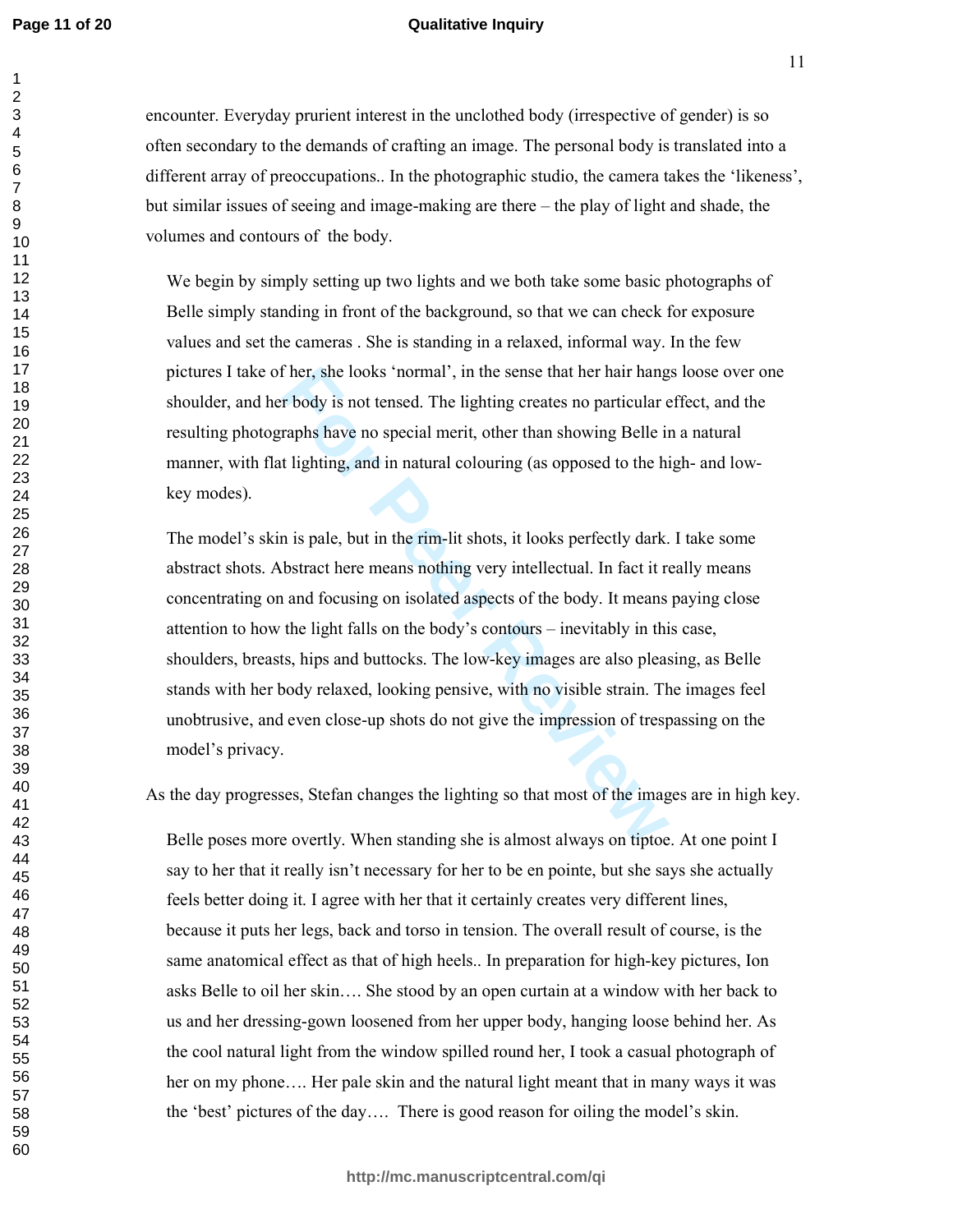Under the lights it enhances any natural sheen. Belle's pale skin looked almost translucent, like white alabaster, and it emphasised the effect of the lights. The sheen is artificially beautiful, perhaps, but then it is all a matter of artifice.

h he is immersed. The surrender to the light and to the l<br>ns and the intent focus on the present, coalesce - produc<br>(Shotter, 1996) of heightened awareness. In the net of t<br>nt to 'the perfinence of everything' bears fruit. Here, then, aesthetic surrender leads to a direct - unavoidably gendered - appreciation of the model, enhanced by the fact that she is not 'modelling'. It is a 'candid' shot of a quiet, private and 'natural' moment. The very writing of the notes moves towards a direct apperception of the model's skin and the light that falls on it. The socio-materiality of bodies and light and oil is captured here as the researcher pays attention to the sensorystimuli within which he is immersed. The surrender to the light and to the body, the aesthetic connections and the intent focus on the present, coalesce - producing an 'arresting moment' (Shotter, 1996) of heightened awareness. In the net of the catch, Wolff's commitment to 'the pertinence of everything' bears fruit. The hours of focus, of drawing in preliminary emotion and the fumbled grasp for the language of technique culminates here in a unity that pervades the entire experience, almost overcoming its constituent parts which are nonetheless noted as part of the immersive surrender. It is in the conviction of the harmony of qualities which underpins both the years of training in the studio Stefan brings, and the distinctiveness of aesthetic experience itself. The catch, whilst not foreseeable, is set in train by the state of high tension and concentration, of the essence of ethnographic practice – paying intent attention. E**mbodied knowing: The Imp and the body** 

Belle did a lot of standing poses. She often posed like a dancer, and adopted somewhat theatrical poses. The issue of posing highlighted issues of *control*.

To put it at its simplest, I am (semi)conscious of not being in control of what is going on. I am not surprised by this, as of course I have no relevant experience. But I feel that the afternoon goes by as a pace that is too fast for me. Not that I want to potter along unduly slowly. But in retrospect I should have called for a pause to reflect on what we were doing and what I was learning. As Belle went on posing and as Stefan and I kept shooting pictures, I was the one with little or no control over what I was doing. To some extent, I realise, I was just firing the shutter more or less whenever the model and Stefan settled on a pose…. As a result I now realise that I was not fully learning to look and to see. If I were thinking about the technicalities and the aesthetics again now, I would (ought to) be paying much more attention to the lighting: how the model's arms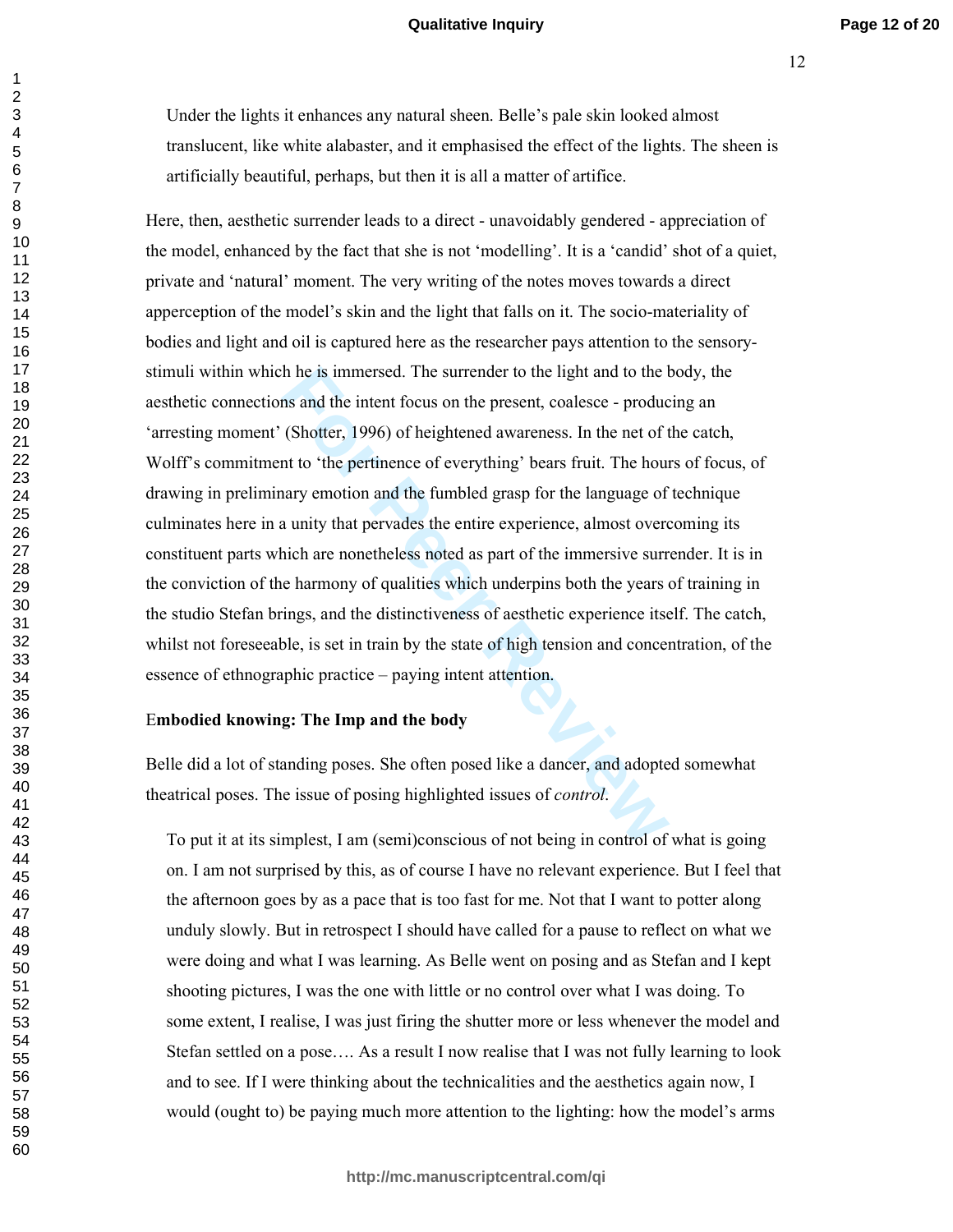were throwing shadows, how we might want to be moving the lights or changing a reflector to alter the overall illumination of the body and the background. And I ought to have been thinking much more about framing the shots. When I review the pictures I took I can see that some of the framing 'worked', in that I have those aspects of the model I wanted to concentrate on framed and composed as I would have liked. But sometimes, not least from being lazy and careless, I have screwed up, so that there is too much or too little space round her, or that the picture is poorly balanced. Sometimes, quite consciously, I just photographed Belle as she was posing with little or no concern for the background- not making sure she was always framed only against the white background – more as a documentary reportage of the overall set-up, and as a record of how Belle was using her body. This was particularly the case towards the end of our session together

ound – more as a documentary reportage of the overall<br>elle was using her body. This was particularly the case t<br>gether<br>e day's activities in the studio, Paul had done some eler<br>raphy. In particular he had studied the image In thinking about the day's activities in the studio, Paul had done some elementary homework on art-nude photography. In particular he had studied the images by Edward Weston, regarded as among classics of the genre. Such an awareness meant that it was impossible to confront the phenomenon in a completely unmediated way. That is, unlike Wolff's importuning – it is impossible, indeed problematic to suspend all received notions. One cannot confront the nude model without a thorough immersion – however tacit – in the history of painted, drawn and photographed images. Surrender cannot ever be perfectly free of such thoroughly sedimented cultural resources. Indeed, as we shall see, consciousness of such a visual history invites the Imp to intervene.

Earlier in the day I had shown Belle a few sketches I had made, some from my lifedrawing class, and at least one from a classic Edward Weston. She said of the Weston 'Oh yes, everyone wants that one', and I admitted that it was a classic. She also said it was nice to be shown sketches, as she was normally only given stick-figures. Anyway, during the afternoon we did some poses that were based on her sitting on the floor, including variations on the Weston pose. That naturally meant that I had to sit or kneel on the floor. It provides the right height for shooting, but my joints are not suited to such physical efforts, and it became quite difficult. Getting to my feet was not always easy. My knees hurt. My right hip was painful. There was, therefore, an ironic contrast between the model, moving and putting herself into a variety of poses, moving like a dancer, and me uncomfortably and awkwardly grovelling on the floor.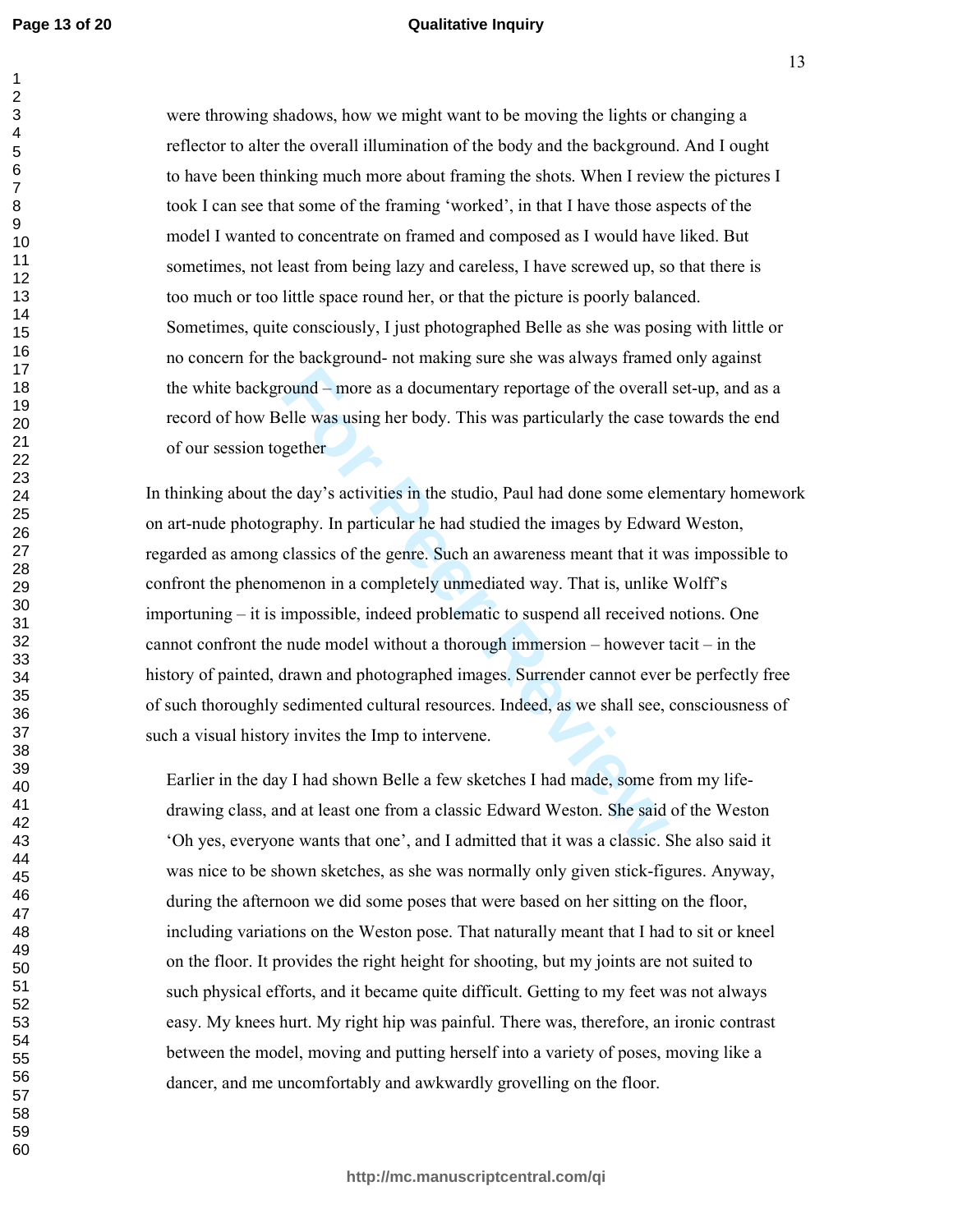of the materials and tools which comproved providing to the materials and tools which compropared by temptom of the ego reveals the importance of light, heat, height compared by temptom of the ego reveals the importance of This is yet another example of the dynamics of control: control over the body, control over the setting, control over the equipment, control over the photographic image. In this case, it is more a matter of losing or ceding control. In research encounters, particularly those involving embodied practices, surrender may happen and the researcher may be aware of it. In this example, the materiality of the space – the hardness of the floor and the glare of the light, the sheen of contoured bodies – is noticed as the researcher 'gives in' and 'over' to it. Through the commitment to surrendering-to, even to the extent of 'grovelling on the floor', the researcher reaches for a vocabulary developed through immersion in embodied knowing. The extracts themselves demonstrate how in the stream of embodied dialogical activity we relate to our surroundings, the materials and tools which comprise the artfulness of photography, how we make sense of them. Surrender by temporarily quieting of the impervious Imp of the ego reveals the importance of light, heat, height in accomplishing photographic studio work. So surrender is an important process of learning geared towards gaining insight and a shared idiom with practitioners.

The embodied Imp thus invoked the physical and the personal discomfort of the studio encounter. It also raised more fundamental questioning of the researcher's entire activity in the course of his surrender to the studio, the model and the act of photography, as we elaborate on below.

#### **The catch and the Imp**

Surrender to the studio, to the camera, to the tutor, to the model, and to the situation implied a willing suspension of intellectual distance and critique. As we have emphasised, thoroughgoing commitment and engagement are called for. The truly participant observer, who wishes to acquire and use practical skills, will not achieve any kind of competence or mastery on the basis of resistance. In Wolff's terms, surrender takes place *in* the field, and it also means surrender *to* the field. So having decided to try art nude photography and studio technique (in however preliminary a way), Paul had to undertake it without reservation. One cannot hold back without committing bad faith vis-s-vis one's fellow participants.

So what is the catch in this case? Overtly, the catch resides in an explication of the techniques and practicalities of photography itself. It leads to a heightened awareness of the nature of light, partly as a purely physical aspect of illumination, and of exposure values, and partly as an aesthetic phenomenon. Light and the body interact. The direction and strength of the light transform the body into new shapes. Each body demands special attention. The turn of the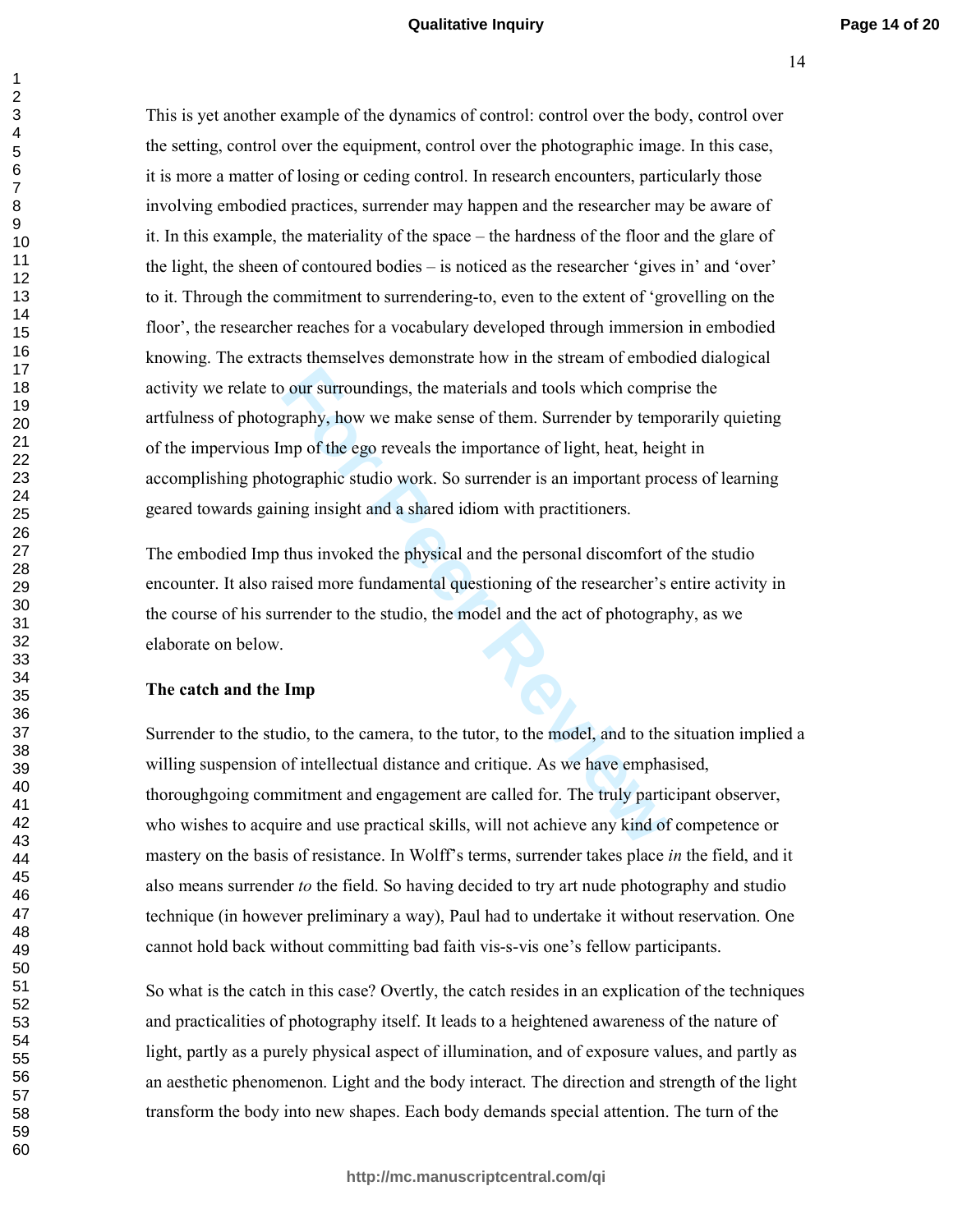shoulders, the thrust of a hip, or the swell of a belly- these all demand attention if the photograph is not to be a photo-booth snap of anyone or everyone. The camera is never a completely inert medium. It calls for comprehension and some level of technical mastery. The exposure is especially demanding of control. The combination of speed (ISO), lens aperture (f-value) and shutter-speed requires constant and repeated attention, not least when lighting conditions change. The choice of lens – specifically the focal length – also requires informed decision-making. The focal length implies a different perspective. In the studio, a short focal length can distort the figure. That can be creative: a shot along a recumbent figure can elongate the legs or the body relatively. Unthinking use can be especially unflattering.

axid to the model's body too. The photographer must as<br>time. Questions are of the sort: Is she casting a shadow<br>get in the way? Where are her hands, and do they divert<br>catch-light in her eyes? Are there trailing hairs acro Attention must be paid to the model's body too. The photographer must ask him/herself questions all of the time. Questions are of the sort: Is she casting a shadow across her own face? Do her arms get in the way? Where are her hands, and do they divert the viewer's attention? Is there a catch-light in her eyes? Are there trailing hairs across her cheek? How is the light spilling onto her? It is all too easy for the photographer to shift position – perhaps trying to capture or emphasise some particular feature, angle or lighting effect - but forget to make appropriate adjustments. If I move a bit to the right, do her eyes still have sufficient light? Does my change of position foreshorten something? If I position the camera lower, will that radically change the light and shade? Indeed, will that look too intrusive or pornographic? Will lighting her from the side or slightly from behind make the faint down on her skin look too prominent? Am I making her look hairy? Has she got goose-bumps?

The catch, therefore lies in a combination of practical and technical competences and judgements. These in turn form the basis for a close scrutiny of the practical accomplishment of embodied craft skills. They also furnish the resources for a phenomenology of looking and seeing, and of the twin-lens observation of the participant observer. But the surrender is not absolute, and the catch is not untouched by unbidden issues and ideas. The Imp of fieldwork interposes itself in the guise of such contingent, unforeseen, and sometimes unwelcome interventions.

The aesthetics of looking collapse any clear distinction between objective technique and the photographer's subjective engagement. The model is more than and other than an object to be observed and recorded on camera. Her age and appearance invite a particular kind of looking. The visual is always intrusive, while the proximity of the naked body simultaneously intrudes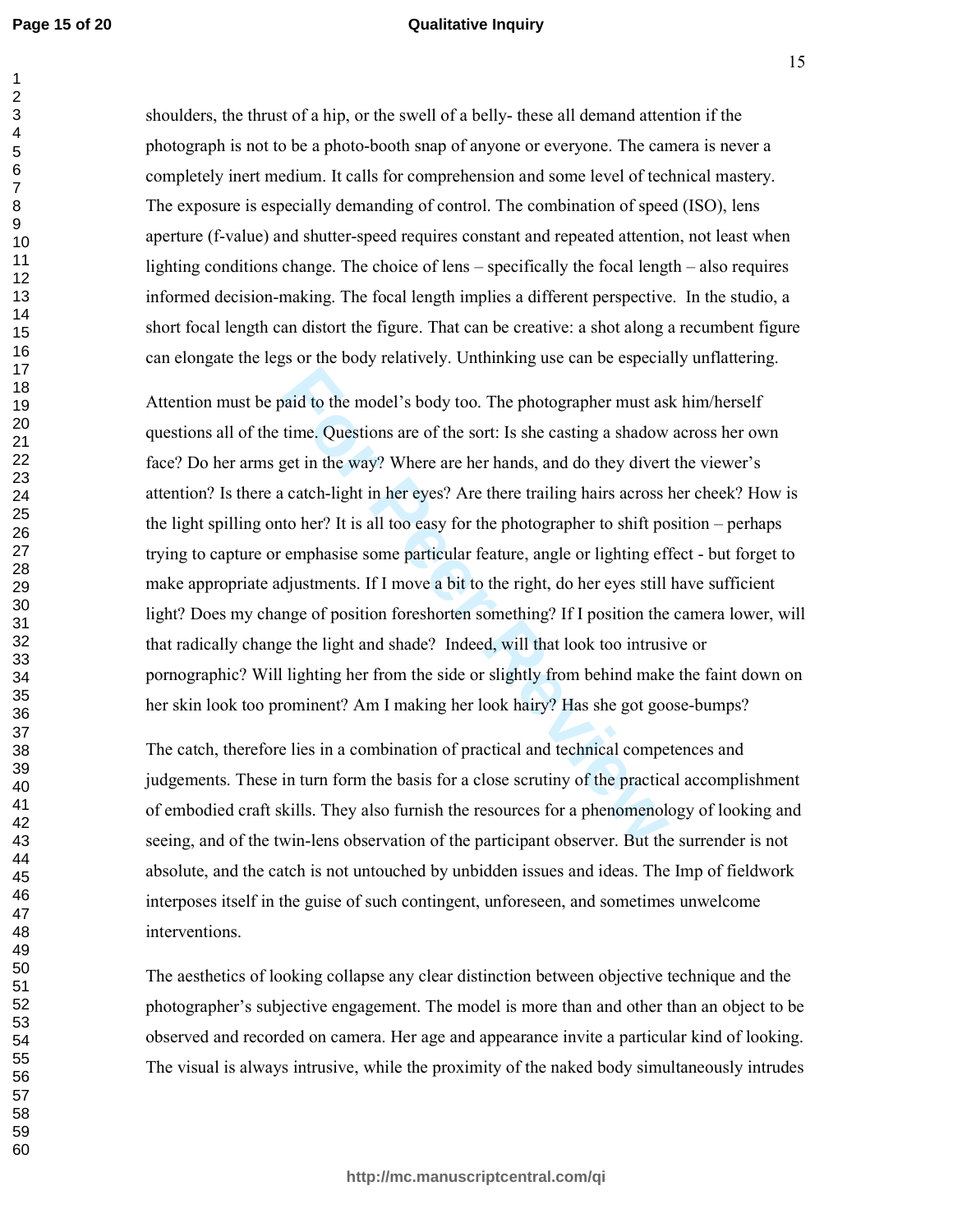on the photographer. Wolff's version of surrender always implies an embodied, aesthetic dimension, and the practice of art-nude photography amplifies that sensibility.

During the fieldwork and in writing up the fieldnotes shortly afterwards, Paul reflected:

the light falls on the body's contours – inevitably in thit, this, hips and buttocks. So herein immediately lies a centre exercise I am implicitly recapitulating a century of make. Of course I cannot do it with any great d Some of the images I take in low-key mode look quite pleasing when I look at them in the camera. At least, they look more or less how I would have wished. The model's skin is pale, but in the rim-lit low-key shots, it looks perfectly dark. I take some 'abstract' shots. Abstract here means nothing very intellectual. In fact it really means concentrating on and focussing on isolated aspects of the body. It means paying close attention to how the light falls on the body's contours – inevitably in this case, shoulders, breasts, hips and buttocks. So herein immediately lies a central issue. In doing this studio exercise I am implicitly recapitulating a century of male photography of the female nude. Of course I cannot do it with any great degree of technical competence. But I am forced (or have volunteered myself) into a mode of practice that is at least questionable. I must inevitably think not just about 'the lighting' but also how the light falls on her breast or on her nipple. The 'abstract' images that I take are also decontextualised aspects of her body – her buttocks, her breasts. So is this just yet another expression of the cliché male gaze?. Here I am with a total stranger, her time paid for, looking at parts of her as dispassionately as I can. I do not feel embarrassment for either of us at the level of ordinary interaction. She is a professional, and I am an amateur learner. But the normal internal dialogue and acts of memory that are routine in fieldwork have another dimension.

The learner surrenders to the situation. He gives up control, and enters into the local activity. Control is surrendered: to the teacher, who manages the technical set-up of the studio and the lights, and to the model, whose posing is only minimally under Paul's control. If one is learning here, is one of necessity recapitulating the past work of others? So surrender risks merely recapitulating an objectifying gaze.

The Imp thus intervenes in the processes of fieldwork and reflection. It helps us to recognise the debts we have to those who have trod these fields before us and of the wisdom and mistakes made. It may also help us to keep our ethical commitments sharp.

#### **Conclusion**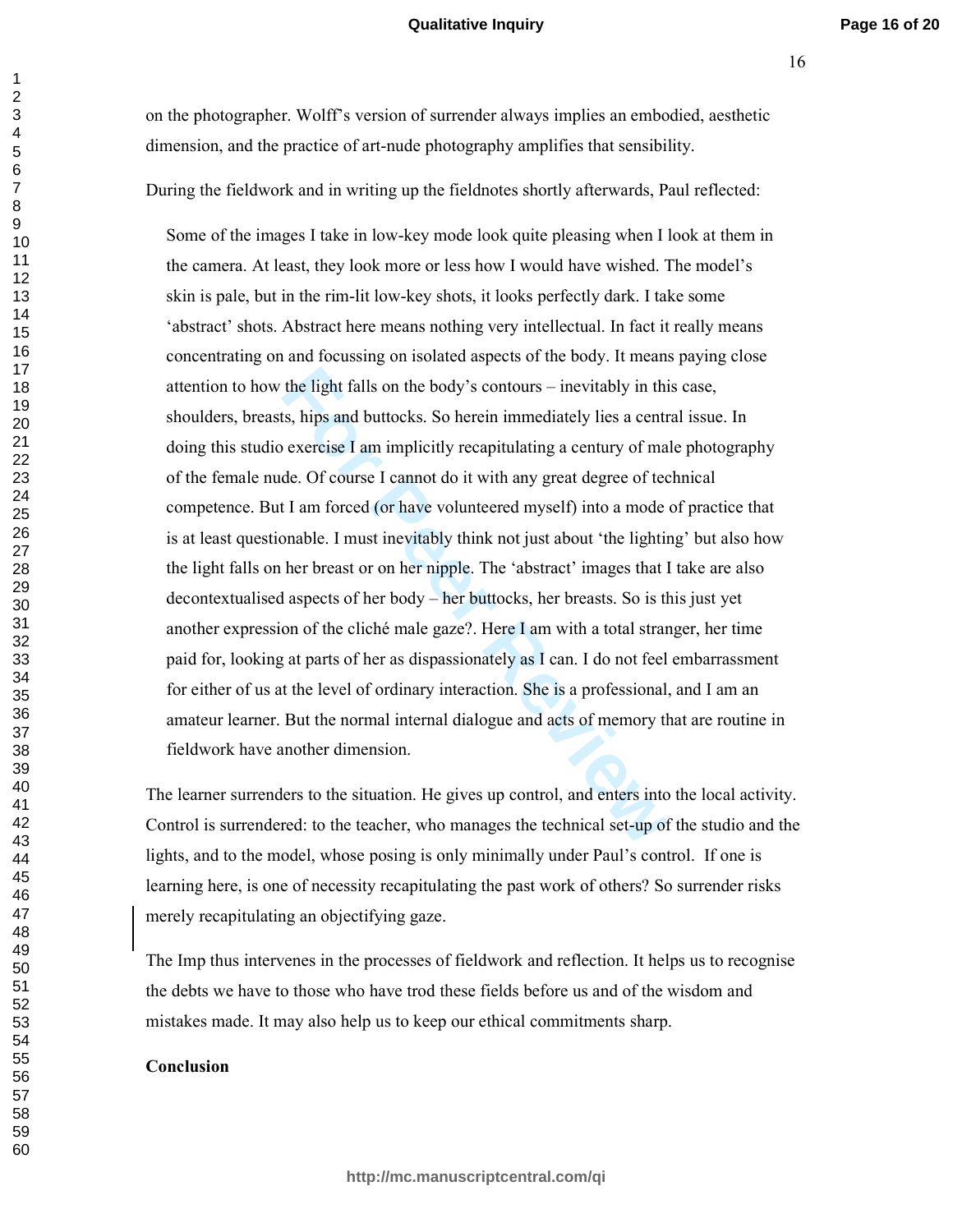$\mathbf{1}$ 

#### **Qualitative Inquiry**

What we hope to have done in this paper is twofold. Firstly, to elucidate the continuing and under-acknowledged work of Wolff for understanding embodied fieldwork encounters. In exploring the challenges and joys of fieldwork by way of vignettes from a study of photographic practices we have highlighted sensorial, embodied and aesthetic forms of knowing. Secondly, we have taken seriously the challenge of surrendering-to the phenomenon, by way of the character of the Imp. The Imp intervenes in the reflective process. The Imp interrupts, questions, prods and pursues, reminding us of the oscillating tenor of fieldwork between worlds of comprehension and explanation; the immersion of surrender and the surfacing of the catch.

destructive force – meddling with the commitment to su<br>perience of the field, as the body does when it complains<br>provide the spur to continued engagement, the ego with<br>gain in the field. In the photographic studio, it asks The Imp may be a destructive force – meddling with the commitment to surrender, interrupting the experience of the field, as the body does when it complains and aches. Conversely, it may provide the spur to continued engagement, the ego with which to continually begin again in the field. In the photographic studio, it asks: Why are you doing this? The answers (the catch) that it yields are multiple. On the one hand, the answer is pragmatic and analytic: in order to learn and document new techniques. But the Imp raises further, different, issues. The encounter is an aesthetic one, and it is hard to escape surrender to the erotic history of the nude model. The Imp draws attention to the struggles of total bracketing, of denying the influence of canonical works and of the importance of ethical awareness wrought by work on the male gaze and asymmetrical power relations in encounters. Where Wolff's determined Romanticism seeks to silence the Imp through exhorting both total involvement and the suspension of received notions, we argue that paying attention to our inner Imps spurs the emergence of the 'catch' of fieldwork and grounds our ethical awareness in the 'whatness' of the activity itself. Silencing our Imps runs the risk of blinding our ethical and aesthetic sensibilities: it may negate the ability to listen to our bodies as they interject through tiredness or pain. Silencing the Imp may undermine our capacity for reflexivity as we grapple with the 'inbetween-ness' of the Me and I, the materiality and intersubjectivity of the field and the production of our ongoing jottings and catches. The Imp itself may become the catch – the nagging sense of unease reveals the artfulness of civil disattention in the studio and its complex accomplishment; the discomforting heat of the studio light gives us insight to the control of the body exerted by models and photographers alike.

We have also attempted do show how 'surrender' is sometimes necessary, rather than the classic description of the ethnographer who reserves something of her/himself. Fully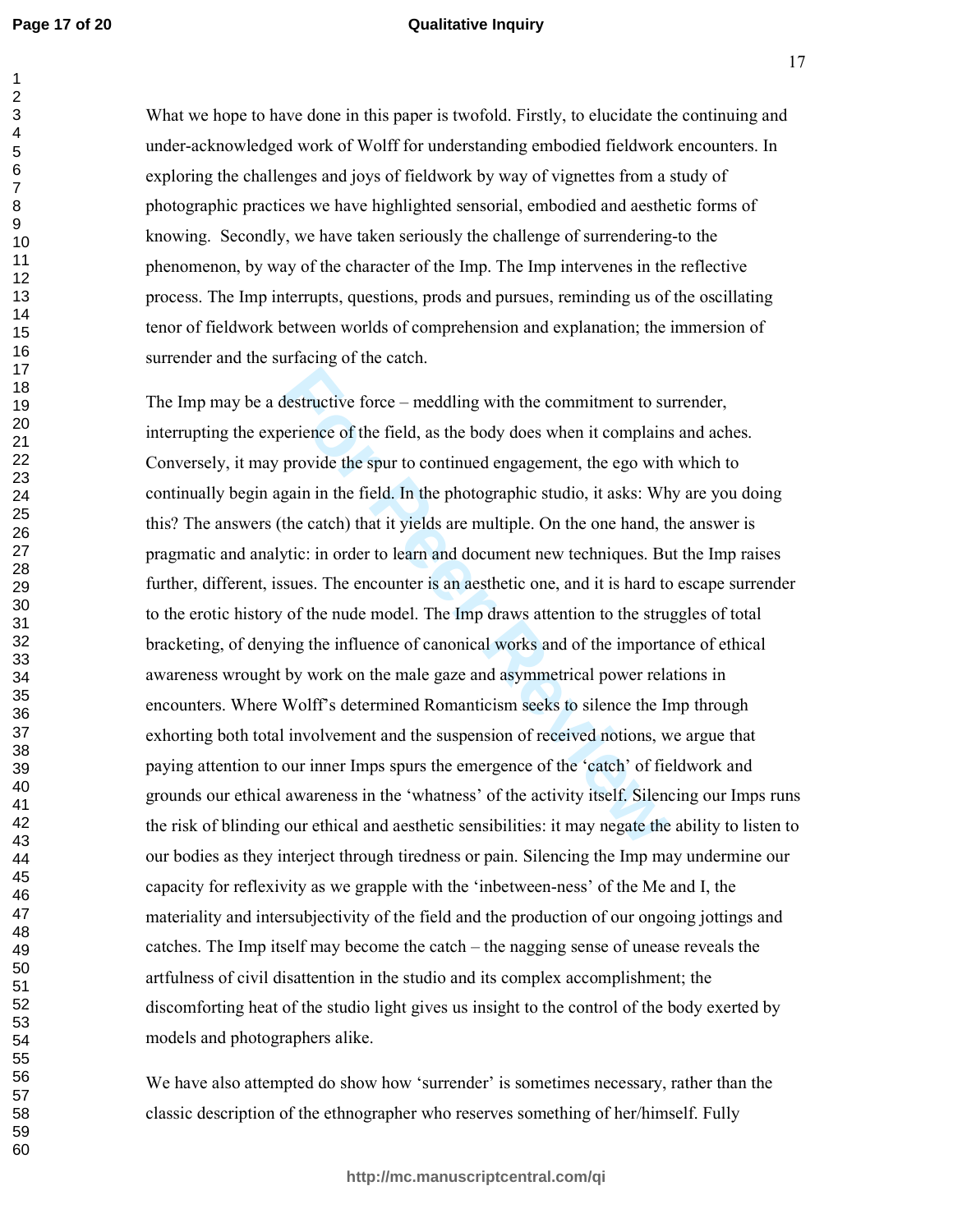participant observation is sometimes needed. Indeed, in many settings, one cannot be only partly engaged. One certainly cannot commit oneself less than fully to the multiple tasks of learning practical skills. The activities demand full attention, otherwise, there is no learning and hence no phenomenon. But surrender also demands the catch. Without the catch the surrender is idle.

If portrays ethnography's distinctive imagination in a pa<br>thnographically (Atkinson 2017) is necessarily informe<br>tments. We move forward on both fronts, and as we do<br>ure up the Imp of fieldwork. It troubles any complacene<br> Ethnography always has a dual aspect. Participant engagement with a given social world is an existential commitment. Reflection and analysis are the concomitant processes of intellectual work. They operate iteratively and concurrently. As we have illustrated, Wolff's writing on surrender-and-catch portrays ethnography's distinctive imagination in a particularly forceful manner. Thinking ethnographically (Atkinson 2017) is necessarily informed by personal and disciplinary commitments. We move forward on both fronts, and as we do so the principle of reflexivity can conjure up the Imp of fieldwork. It troubles any complacency on our part, and it animates the necessary inner dialogue that animates ethnographic work. Surrender and catch together suggest ways in which analytic, realist ethnographers and evocative autoethnographers might find paths towards rapprochement.

#### **References**

- Atkinson, P. (2006) *Everyday Arias: An Operatic Ethnography*. Lanham MD: AltaMira Press.
- Atkinson, P. (2013a) Blowing hot: The ethnography of craft and the craft of ethnography, *Qualitative Inquiry*, 19, 3: 397-404.
- Atkinson, P. (2013b) Ethnography and craft knowledge, *Qualitative Sociology Review*, 9, 2: 56-63.
- Atkinson, P. (2014) *For Ethnography*. London: Sage.
- Atkinson, P. (2017) *Thinking Ethnographically*. London: Sage
- Atkinson, P. and Housley, W. (2003) *Interactionism*. London: Sage.
- Atkinson, P. and Morriss, L. (2017) On ethnographic knowledge, *Qualitative Inquiry*, 23, 5: 323-331.
- Becker, H.S. (1974) Photography and sociology, *Studies in the Anthropology of Visual Communication*.

Becker, H.S. (1982) *Art Worlds*. Berkeley: University of California Press.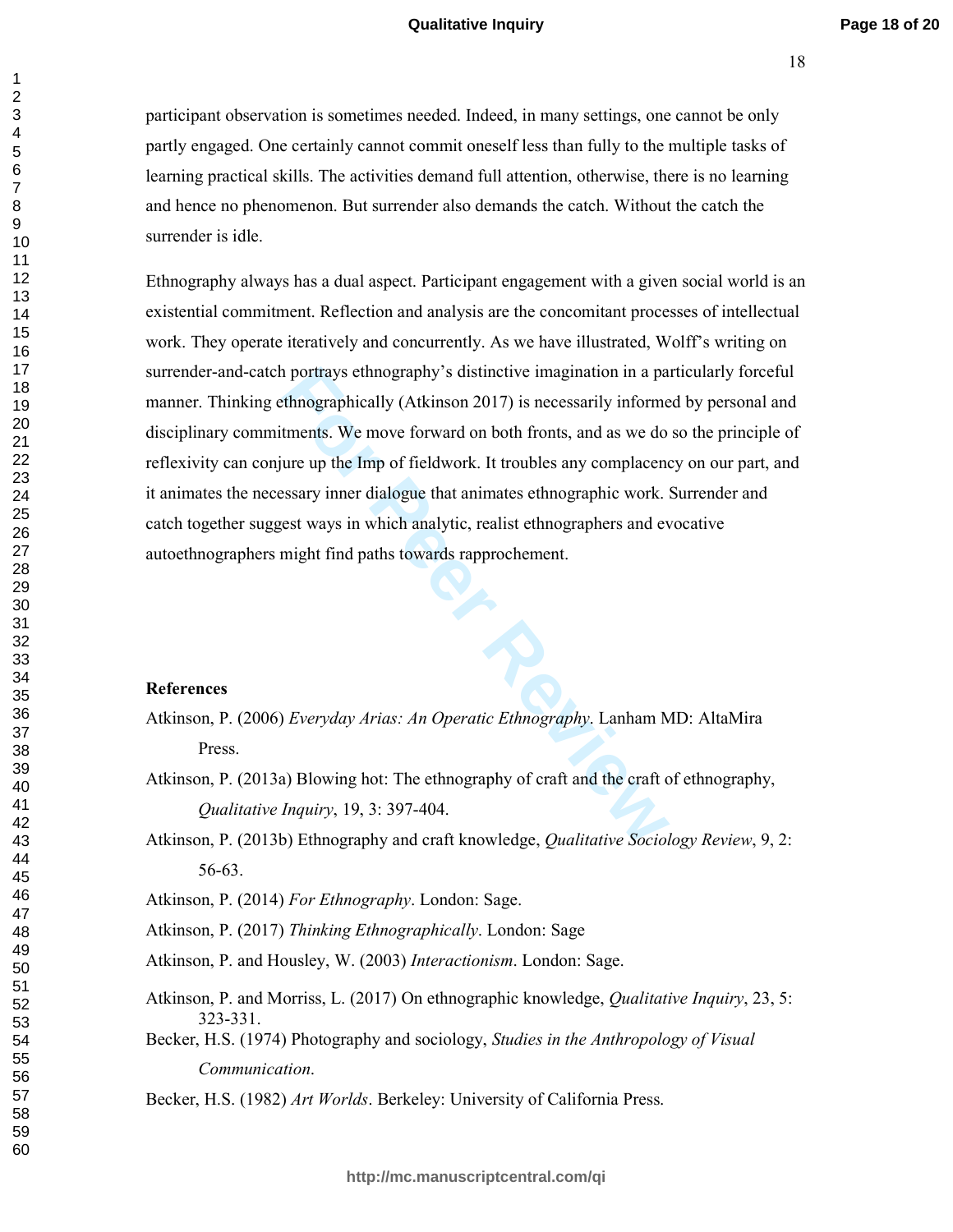$\mathbf 1$  $\overline{2}$ 3  $\overline{\mathbf{4}}$  $\overline{5}$  $\,6$  $\overline{7}$  $\bf 8$  $\boldsymbol{9}$ 

#### **Qualitative Inquiry**

19

| Carr, C.L. (2015) A Year in White: Cultural Newcomers to Lukumi and Santería in the United |  |
|--------------------------------------------------------------------------------------------|--|
| States. New Brunswick NJ: Rutgers University Press.                                        |  |
| Coles, R. & Thomson, P. (2016): Beyond records and representations: inbetween writing in   |  |
| educational ethnography, <i>Ethnography and Education</i> , 11, 3: 253-266.                |  |
| Coffey, A. (1999)The Ethnographic Self. London: Sage.                                      |  |
| Davies, C.A. (1999) Reflexive Ethnography: A Guide to Researching Selves and Others.       |  |
| London: Routledge.                                                                         |  |
| Eberle, T.S. (ed.) (2017) Fotografie un Gesellschaft: Phänomenologische und                |  |
| wissensoziologische Perspecktiven. Bielefeld: transcript Verlag.                           |  |
| Eberle, T.S. (2017) Der Akt des Fotografierens: Eine phänomenologische und                 |  |
| autoethnografische Analyse, in Eberle, T.S. (ed.) Fotografie un Gesellschaft:              |  |
| Phänomenologische und wissensoziologische Perspecktiven. Bielefeld: transcript             |  |
| Verlag, pp. 97-116                                                                         |  |
| Elkin, L. (2016) Flâneuse: Women Walk the City in Paris, New York, Tokyo, Venice and       |  |
| London. London: Chatto and Windus.                                                         |  |
| Garfinkel, H. and Sacks, H. (1970) On formal structures of practical actions, in J.C.      |  |
| McKinney and E.A Tiryakian (eds) Theoretical Sociology: Perspectives and                   |  |
| Developments. New York: Appleton-Century-Crofts.                                           |  |
| Lynch, M. (1993) Scientific Practice and Ordinary Action: Ethnomethodology and Social      |  |
| Studies of Science. New York: Cambridge University Press.                                  |  |
| Hagedorn, K.J. (2001) Divine Utterances. Washington DC: Smithsonian Institution Press.     |  |
| Mauss, M. (2006) Techniques, Technology and Civilisation. Trans. D. Lussier and J.         |  |
| Redding, ed. N. Schlagber. Oxford: Berghahn.                                               |  |
| Mauss, M. (2007) Manual of Ethnography. Trans. D. Lussier, Ed. N.J. Allen. Oxford:         |  |
| Berghahn.                                                                                  |  |
| Mead, G.H.(1934) Mind, Self and Society (ed. and intro. by Charles Morris). Chicago:       |  |
| University of Chicago Press.                                                               |  |
| Merleau-Ponty, M. (2002). Causeries 1948. Éditions du Seuil, Paris.                        |  |
| Schütz, A. (1964) 'The stranger: an essay in social psychology', in A. Schütz, Collected   |  |
| Papers, vol. II, The Hague, Martinus Nijhoff.                                              |  |
| Shotter, J. (1996), "Living in a Wittgensteinian world: beyond theory to a poetics of      |  |
| practices", Journal for the Theory of Social Behaviour, 26, 3: 293-311.                    |  |
| Strati, A. (1999). Organization and Aesthetics. London: Sage.                              |  |
| Tester, K. (ed.) (1994) The Flâneur. London: Routledge.                                    |  |

**http://mc.manuscriptcentral.com/qi**